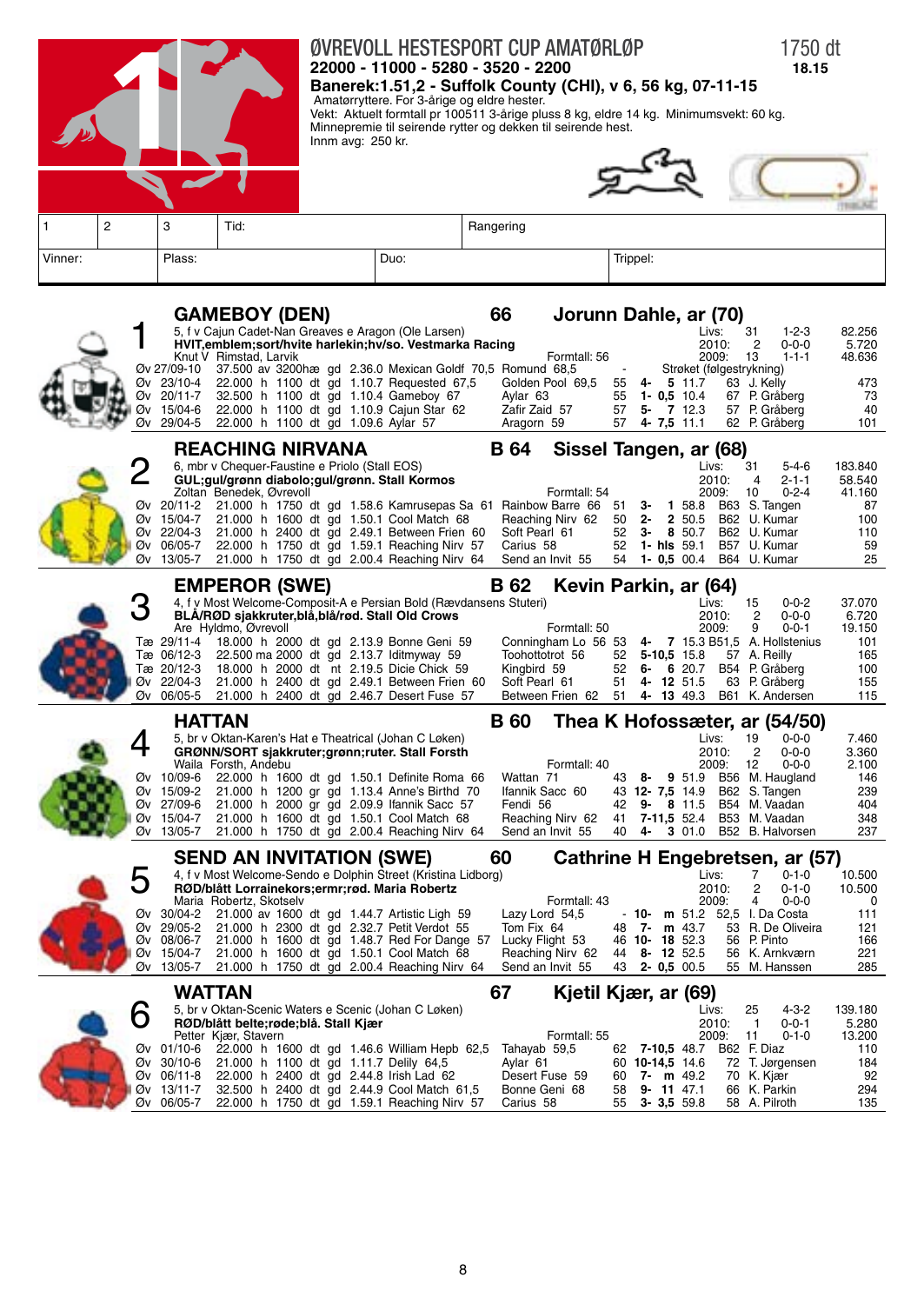| <b>PS I LOVE YOU (SWE)</b><br>58<br>Charlotta Ericsson, at (60)                                                                                                                                                                          |                    |
|------------------------------------------------------------------------------------------------------------------------------------------------------------------------------------------------------------------------------------------|--------------------|
| 4, br he Fly To The Stars-Rumbunctious e Charnwood Forest (Fællbro AB)<br>Livs:<br>$0 - 1 - 1$<br>15<br>2010:<br>2<br>$0 - 0 - 0$                                                                                                        | 20.700             |
| MØRKBLA, gul stolpe; striper; striper. Henrik Engblom<br>Formtall: 46<br>2009:<br>Henrik Engblom, Sverige<br>10<br>$0 - 1 - 0$                                                                                                           | $\Omega$<br>13.500 |
| Two Cool 59<br>Tæ 19/11-3<br>22.500 av 1350 dt gd 1.24.2 Mesyaal 59<br>$-6 - 2028.2$<br>55 A. Hollstenius                                                                                                                                | 78                 |
| 22.500 ma 1600 dt mk 1.44.3 Donna Mara 57<br>54 A. Reilly<br>Tæ 26/11-8<br>Molino 59<br>- 10-<br>$m$ 51.4                                                                                                                                | 189                |
| Tæ 17/01-2<br>16.200 av 2400 dt tg 2.48.8 Kingbird 59<br>Devils Date 58<br>$7-$<br>56 L. Santos<br>m 56.7                                                                                                                                | 242                |
| 12.150 h 2400 dt gd 2.38.8 Flying Award 55<br>Jæ 08/04-3<br>Earthshine 53<br>$m$ 48.0<br>49 N. Mortensen<br>8-                                                                                                                           | 195                |
| 21.000 h 1100 dt gd 1.11.0 Aragorn 65<br>Øv 13/05-3<br>Aylar 63<br>46<br>Strøket (transporthinder)                                                                                                                                       |                    |
| 58<br><b>PRINCE JONATHAN (SWE)</b><br>Silja Støren, ar (60)                                                                                                                                                                              |                    |
| 9, br v Caerwent-Aryan e Persian Bold (Margret Johnson)<br>$2 - 4 - 6$<br>Livs:<br>49                                                                                                                                                    | 111.800            |
| LYSBLÅ, mblå rombe; harlk; lyseblå. Stall Djupevik<br>$\overline{2}$<br>2010:<br>$0 - 0 - 0$                                                                                                                                             | $\Omega$           |
| 2009:<br>$1 - 1 - 2$<br>Margret Johnson, Sverige<br>Formtall: 46<br>11                                                                                                                                                                   | 41.400             |
| 22.000 h 1600 dt gd 1.48.0 Lagoa Do Pau 65<br>Bonne Geni 65<br>Strøket (halt)<br>Øv 09/10-8<br>45                                                                                                                                        |                    |
| 13.100 h 2400 gr nt 2.43.3 Prince Jonath 53.5 Finish First 70<br>KI<br>17/10-1<br>45<br>43.3 B53,5 S. Slot<br>- 1-                                                                                                                       | 53                 |
| 13.100 h 1600 gr mk 1.45.6 Prince First 59<br>ΚI<br>$31/10-7$<br>Zingapore Zli 61<br>17 49.0 B58 S. Slot<br>48<br>9-<br>21.000 h 2400 dt gd 2.49.1 Between Frien 60<br>Øv 22/04-3<br>Soft Pearl 61<br>48<br>10- m $04.1$<br>57 M. Vaadan | 81<br>307          |
| 08/05-9<br>11.100 h 1800 gr mk 1.58.0 Mr Melodyclub 60<br>$9-11,5$ 00.3<br>55 S. Karlsson<br>ΚI<br>Metroline 72<br>48                                                                                                                    | 244                |
|                                                                                                                                                                                                                                          |                    |
| <b>JACKIE ANT (SWE)</b><br>57<br>Erika Edvardsson, ar (54/50)                                                                                                                                                                            |                    |
| 4, br he Jaunty Jack-Keep Going e Petorius (Anders Edvardsson)<br>Livs:<br>11<br>$0 - 0 - 0$                                                                                                                                             | 5.040              |
| GUL/MBLA delt;gul/mblå;gul/mblå. A Edvardsson, B og E Lindqvist<br>2010:<br>$\overline{2}$<br>$0 - 0 - 0$                                                                                                                                | $\Omega$           |
| Formtall: 40<br>Åsa Edvardsson, Sverige<br>2009:<br>9<br>$0 - 0 - 0$                                                                                                                                                                     | 5.040              |
| 20.700 av 1200 dt gd 1.15.2 Stormy Girl 59<br>50 10- 14 18.0 54,5 J. Chini<br>Jæ 08/10-9<br>Singha lady 58,5                                                                                                                             | 158                |
| Beauchamp Uni 54 48 15- 19 17.6<br>Jæ 15/10-3<br>15.300 av 1200 dt gd 1.13.8 Confirmation 54<br>53,5 D. Danekilde                                                                                                                        | 310                |
| 21.000 h 1750 dt gd 1.59.2 Bonne Geni 68<br>Øv 30/10-2<br>Kamrusepas Sa 59 46 11- m 04.3<br>B60 E. Edvardsson<br>Jæ 01/04-4<br>12.150 h 1730 dt gd 1.52.3 Earthshine 53<br>44 11-14 55.1<br>50 S. Karlsson<br>Pierre Ana 65              | 536<br>209         |
| Øv 06/05-1<br>21.000 av 1100 dt gd 1.11.5 Aaron's Way 63<br>42 7-14,5 14.4<br>Bit Noble 63<br>61 E. Edvardsson                                                                                                                           | 287                |

Tips: 2 Reaching Nirvana – 1 Gameboy – 6 Wattan Outs: 8 Prince Jonathan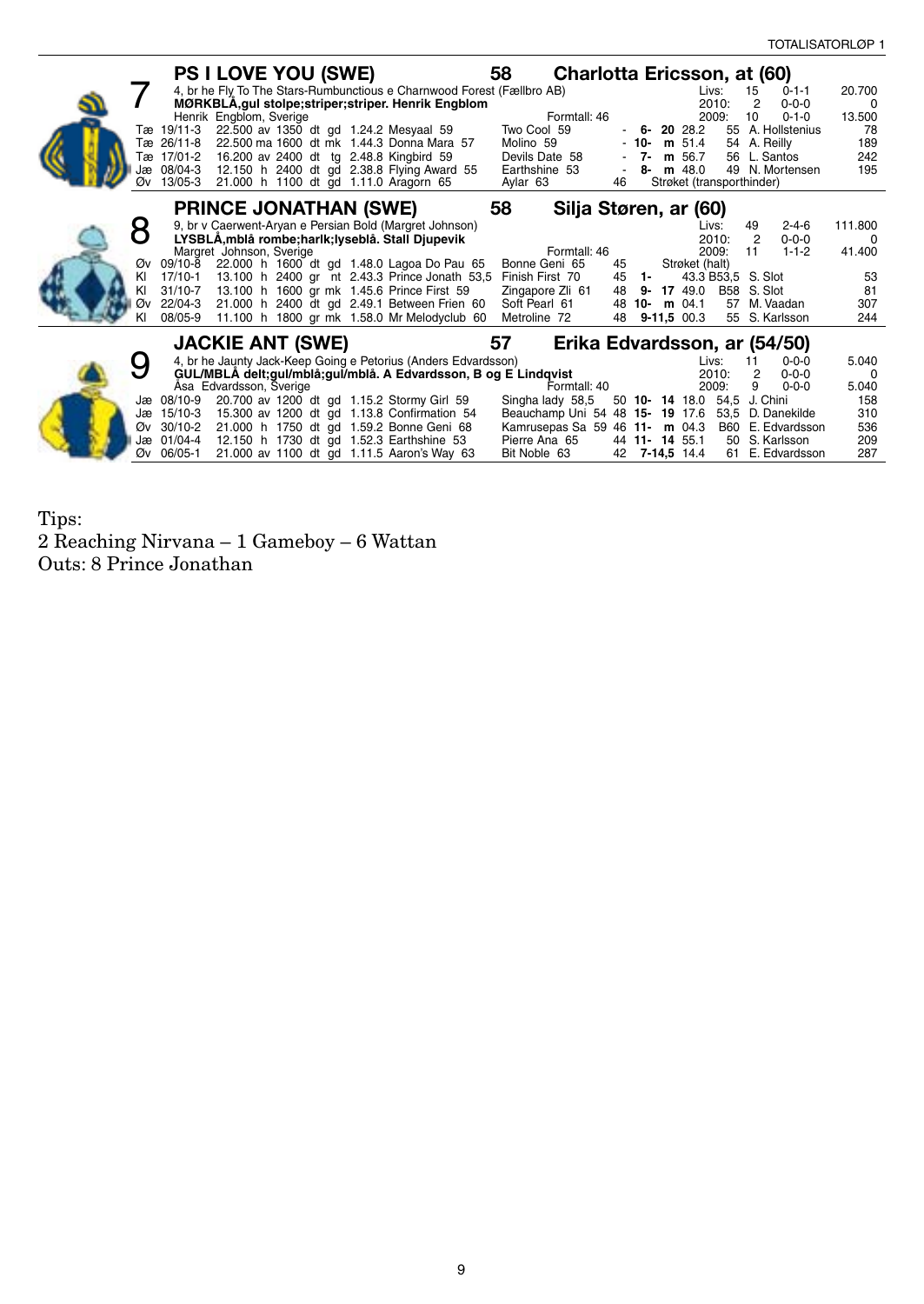

Tips: 2 Happy Larry – 1 Zaphir – 3 Emma Outs: 5 Agent Boo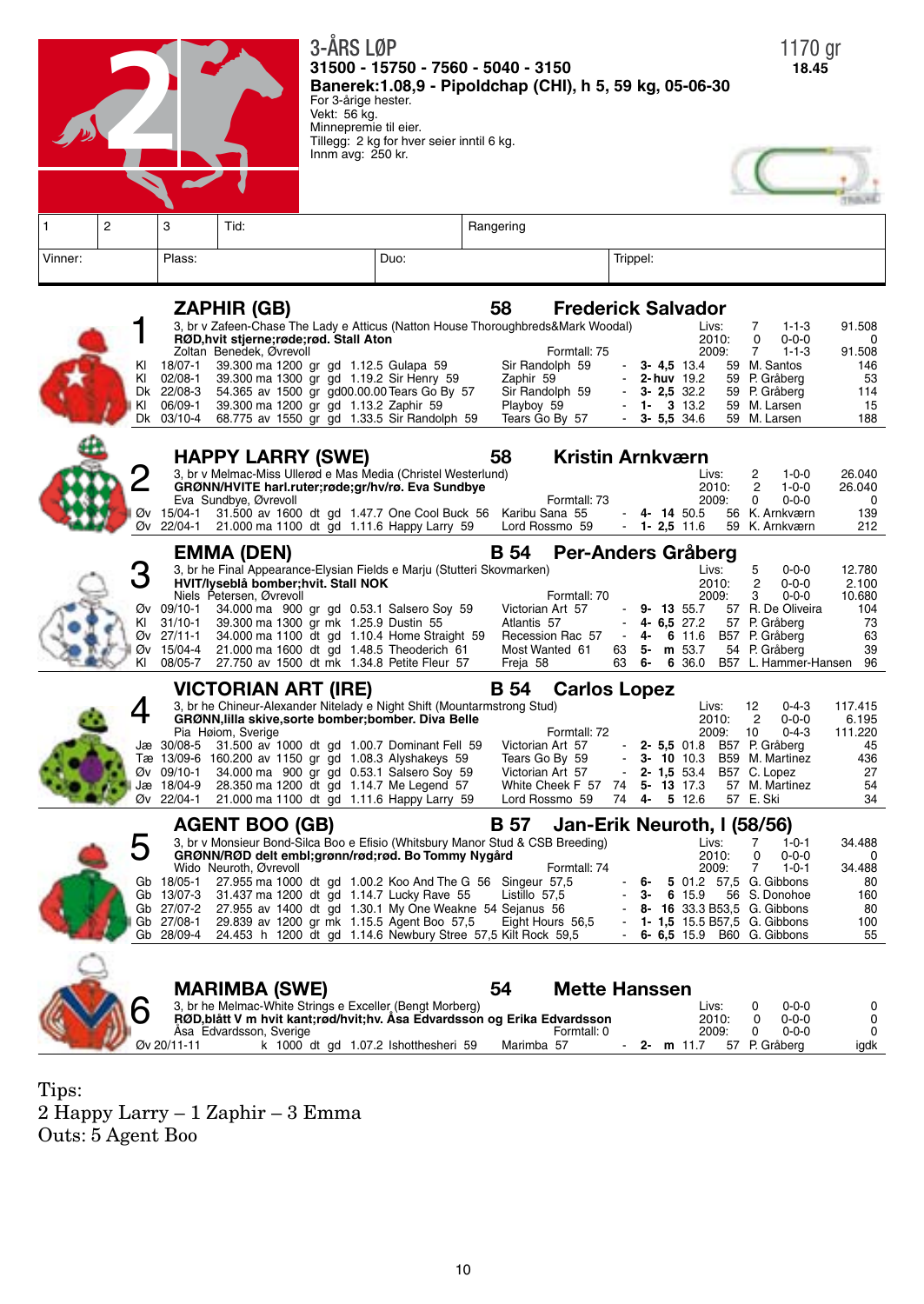|                                                         | <b>MAIDENL0P</b><br>21000 - 10500 - 5040 - 3360 - 2100<br>For 3-årige og eldre maidens.<br>Vekt: 3-årige 54,5 kg, eldre 60 kg.<br>Minnepremie til eier.                                                                                                                                                                                                                                                                                    | Banerek: 1.37,0 - Rose Of Miami (IRE), h 4, 56 kg, 91-05-09                                                                                                   | 1600 gr<br>19.10                                                                                                                                                                                                                                                                                                    |
|---------------------------------------------------------|--------------------------------------------------------------------------------------------------------------------------------------------------------------------------------------------------------------------------------------------------------------------------------------------------------------------------------------------------------------------------------------------------------------------------------------------|---------------------------------------------------------------------------------------------------------------------------------------------------------------|---------------------------------------------------------------------------------------------------------------------------------------------------------------------------------------------------------------------------------------------------------------------------------------------------------------------|
|                                                         | Innm avg: 250 kr.                                                                                                                                                                                                                                                                                                                                                                                                                          |                                                                                                                                                               |                                                                                                                                                                                                                                                                                                                     |
| 2<br>3<br>1                                             | Tid:                                                                                                                                                                                                                                                                                                                                                                                                                                       | Rangering                                                                                                                                                     |                                                                                                                                                                                                                                                                                                                     |
| Plass:<br>Vinner:                                       | Duo:                                                                                                                                                                                                                                                                                                                                                                                                                                       | Trippel:                                                                                                                                                      |                                                                                                                                                                                                                                                                                                                     |
| Øv 21/06-11<br>Øv 12/07-11<br>Øv 05/06-2<br>Tæ 10/05-7  | <b>GALATAZARAY (IRE)</b><br>5, mbr h Galileo-Freedom Flame e Darshaan (Janus Bloodstock Inc.)<br>HVIT/blå seler;røde sømmer;blå/rød. Stall NOR og Lagulise Racing<br>Rune Haugen, Skoger<br>k 900 gr lt 0.56.8 Titan 58<br>k 1100 dt gd 1.11.9 Lech 59<br>20.000 av 2200 gr gd 2.20.4 Artie Bucco 59<br>50.000 av 1150 gr gd 1.09.4 Calrissian 59                                                                                          | <b>Espen Ski</b><br>60<br>Formtall: 0<br>Faithful Lad 58<br>Hermion 58<br>Hermion 61<br>3-<br>Steve's Champ 59                                                | Livs:<br>1<br>$0 - 0 - 1$<br>4.800<br>2010:<br>0<br>$0 - 0 - 0$<br>0<br>2009:<br>0<br>$0 - 0 - 0$<br>0<br>Strøket (feilanmeldt)<br>5-18 15.5<br>58 M. Larsen<br>gdk<br>120.6<br>43<br>57 F. Diaz<br>Strøket (hovknusning)                                                                                           |
| Øv 03/09-3<br>Øv 24/09-2<br>16/10-1<br>Øv               | <b>MONTGOMERY (GER)</b><br>5, f v Sholokhov-Monbijou e Dashing Blade (Gestüt Etzean)<br>GRØNN, logo; hvite ermbind; grønn/hvit. Stall OJOJ<br>Bjørn Svenkerud, Nittedal<br>Øv 15/06-7 175.000 av 1600 gr mk 1.40.3 Dan Tucket 59<br>Øv 24/08-8 550.000 av 2400 gr mk 2.39.7 Theatrical Aw 57<br>21.000 ma 2200 gr nt 2.26.2 Dubai Samurai 60<br>21.000 ma 1600 dt gd 1.44.7 Windiana 53<br>21.000 ma 1600 dt gd 1.43.5 Golden Pool 55,5    | 60<br><b>Mette Hanssen</b><br>Formtall: 73<br>Sirjoshua Rey 59<br>Swing That Ca 59<br>Harmony Hall 60<br>Match Point 55<br>76<br>75<br>Tahayab 52,5<br>6-     | Livs:<br>8<br>$0 - 1 - 0$<br>21.100<br>2010:<br>$0 - 0 - 0$<br>0<br>0<br>2009:<br>3<br>$0 - 0 - 0$<br>2.100<br>78 6- 6,5 41.6 B59 E. Ski<br>45<br>93<br>80 15- m 49.7<br>59 E. Ski<br>J. McLaughlin<br>85<br>78 10- m 45.5<br>60<br>F. Diaz<br>93<br>5-15,5 47.8<br><b>B59</b><br>$m$ 49.3<br>B59 K. Andersen<br>29 |
| Tæ 13/07-13<br>Øv 23/07-2<br>Tæ 18/03-1<br>Tæ 25/04-8   | <b>MR POTTS (SWE)</b><br>3, mbr h Arkadian Hero-Mrs Myles e Ragtime Band (Ljungstorps Gård AB)<br>GUL, grå V; gul, grå vinkler; gul. Njorum AB og Linda Gyllenhammar<br>Patrik Jacobsson, Sverige<br>k 800 dt gd 0.54.0 Mr Potts 59<br>34.000 av 1200 gr gd 1.14.2 Symbol of Arc 57<br>Øv 23/08-4 115.000 av 1350 gr gd 1.22.3 Alyshakeys 57<br>20.250 ma 2000 dt nt 2.16.8 Hickory 59<br>28.350 ma 1600 dt gd 1.46.4 Yamaguchi 59         | 56<br>Rafael Schistl (54,5)<br>Formtall: 58<br>1-<br>Saddle The St 59<br>Buckham 59<br>13-<br>Jelly Roll 56<br>Blades Of Glo 59<br>8-                         | Livs:<br>3<br>$0 - 0 - 0$<br>0<br>1<br>0<br>2010:<br>$0 - 0 - 0$<br>2009:<br>2<br>$0 - 0 - 0$<br>0<br>54.0<br>59 D. Danekilde<br>gdk<br>59 D. Danekilde<br>$8 - 16$ 17.4<br>189<br>m 27.4<br>59 D. Danekilde<br>975<br>Strøket (feilanmeldt)<br>20 50.4<br>197<br>59 P. Gråberg                                     |
| Øv 08/06-2<br>Tæ 20/08-4<br>Tæ 10/09-5<br>Øv<br>15/04-7 | TIMPANO (SWE)<br>4, f v Indian Lodge-Amira e Modern Pleasure (Stuteri Hagen og Gøran Åsheim)<br>GRØNN/RØD delt embl;grønn/rød;rød. Bo Tommy Nygård<br>Marit Nygård, Skotterud<br>21.000 ma 1750 gr lt 1.48.5 Entangle 57<br>27.000 ma 1600 dt gd 1.45.1 Propelino 59<br>27.000 ma 1600 dt gd 1.46.5 Mrs Casino Ro 54<br>21.000 h 1600 dt gd 1.50.1 Cool Match 68                                                                           | <b>Kim Andersen</b><br>60<br>Formtall: 48<br>Big Master 59<br>Lucifer 57<br>$\overline{\phantom{a}}$<br>13-<br>- 8<br>Mazzarin 57<br>Reaching Nirv 62         | Livs:<br>4<br>$0 - 0 - 0$<br>0<br>2010:<br>$0 - 0 - 0$<br>$\mathbf 0$<br>1<br>2009:<br>3<br>$0 - 0 - 0$<br>0<br><b>9-m</b> 53.9<br>59 C. Lopez<br>317<br>230<br>57 A. Hollstenius<br>$m$ 52.3<br>186<br>m 54.5<br>B59<br>P. Gråberg<br>452<br>50 $12 - m$ 58.0<br>62 M. Rodriguez                                   |
| Øv 29/04-6<br>Øv 13/05-6                                | <b>BIG MASTER (GER)</b><br>4, mbr v Speedmaster-Burgberg Lady e Fleetwood (Manfred Schultgen)<br>BLA,rødt/gul belte;blå. Stall RH<br>Rune Haugen, Skoger<br>Øv 06/08-3 21.000 h 1600 gr mk 1.43.0 Sitano 57<br>Øv 23/08-2 100.000 av 1600 gr gd 1.40.3 La Zona 57<br>Øv 22/04-7 25.000 h 2400 dt gd 2.45.9 Flying Falk 56<br>21.000 ma 1100 dt gd 1.10.0 Wood Prince 59<br>25.000 h 1750 dt gd 1.56.2 Flying Falk 57                       | B 60<br>Jacob Johansen<br>Formtall: 69<br>Madame If 58<br>72<br>Tatoosh 57<br>72<br>9-<br>Monfalcone 63<br>70<br>Big Master 59<br>69<br>Mind The Gap 60<br>69 | 14<br>$0 - 2 - 2$<br>41.200<br>Livs:<br>3<br>$0 - 1 - 0$<br>2010:<br>10.500<br>2009:<br>9<br>$0 - 1 - 1$<br>23.500<br>Strøket (halt)<br>289<br>59 J. Johansen<br>m 45.5<br>$9 - m$ 52.3<br>62 E. Ski<br>96<br>$2 - 0.5$ 10.1<br>B59 E. Ski<br>43<br>$6 - 8,5 57.9$<br>B59 E. Ski<br>163                             |
| 6<br>KI 03/05-5<br>Øv 17/05-8<br>Øv 04/06-2<br>KI       | <b>MOON CITY (DEN)</b><br>4, br v Sagacity-Liffey Moon e Irish River (Stutteri Hjortebo)<br>BLÅ/orange ruter; or ruter; or, blå rut. Stall Tramp og Bjarte Vilnes<br>Wera Torgersen, Nykirke<br>Jæ 09/11-5 250.000 av 1730 dt gd 1.47.5 Erroll 59<br>15.000 ma 2200 gr lt 2.20.3 Nice Effort 59<br>21.000 ma 2000 gr gd 2.08.5 La Zona 57<br>21.000 ma 2000 gr gd 2.06.7 Beluga 58<br>28/06-3 100.000 av 1600 gr gd 1.36.0 Viola Vrinsk 57 | 60<br><b>Trond Jørgensen</b><br>Formtall: 70<br>Inchiline 59<br>Henrik 59<br>72<br>Beluga 58<br>Doctor Wango 59<br>Lady Mary 57                               | Livs:<br>$0 - 0 - 0$<br>30.500<br>6<br>2010:<br>0<br>$0 - 0 - 0$<br>0<br>2009:<br>3<br>$0 - 0 - 0$<br>2.100<br>59 C. Lopez<br>74 7- m 53.1<br>184<br>Strøket (hoste)<br>72 11 13 11.1<br>27<br>59 F. Johansson<br>72 5 13 09.3<br>B59 F. Diaz<br>78<br>72 10 13 38.6<br>59 J. Neuroth<br>385                        |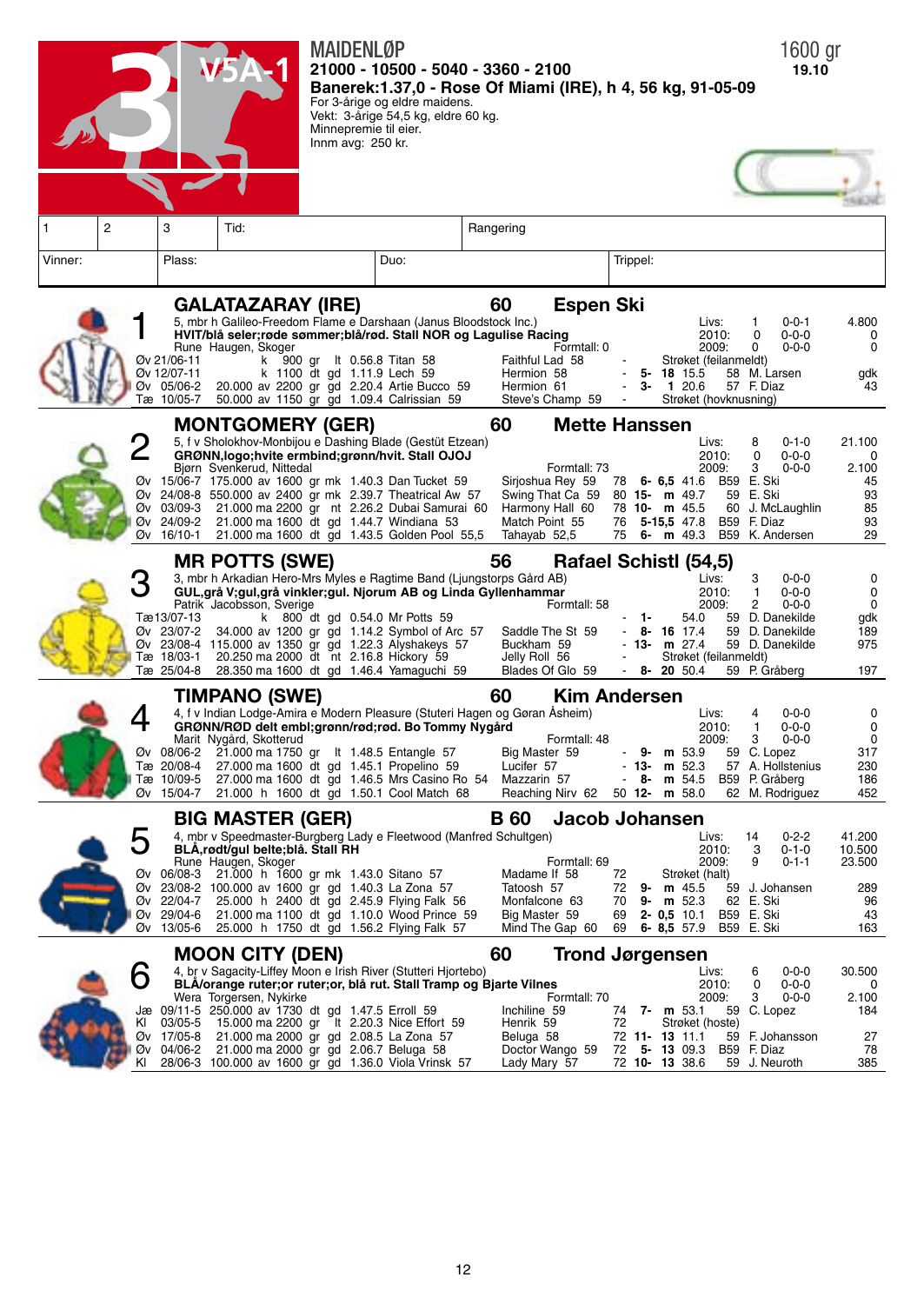|                                                                                | <b>FEMALE SPRING (GB)</b>                                                                                                              |                                                                                                                                                                                                                                                                                                            | 52,5<br>Dina Danekilde                                                                                           |                                                                                                                            |                                                                                                                                     |                                                            |
|--------------------------------------------------------------------------------|----------------------------------------------------------------------------------------------------------------------------------------|------------------------------------------------------------------------------------------------------------------------------------------------------------------------------------------------------------------------------------------------------------------------------------------------------------|------------------------------------------------------------------------------------------------------------------|----------------------------------------------------------------------------------------------------------------------------|-------------------------------------------------------------------------------------------------------------------------------------|------------------------------------------------------------|
| Øv 30/07-11<br>Øv 06/08-11<br>Øv 23/08-11<br>KI                                | Cathrine Erichsen, Øvrevoll<br>Tæ 13/09-6 160.200 av 1150 gr gd 1.08.3 Alyshakeys 59<br>01/05-3 22.200 av 1800 gr gd 1.58.9 Buckham 62 | 3, br he Mujahid-In The Woods e You and I (Mette C Andenæs)<br>CERISE/hvite stjerner; hvite; hvit/ceri. The Female Club<br>k 900 gr tg 0.57.2 Whatasurprise 59<br>k 900 gr mk 0.58.7 Female Spring 57<br>75.000 av 1350 gr gd 1.23.8 Saddle The St 59                                                      | Formtall: 0<br>Home Straight 59<br>Rahsja 59<br>Giant Sandman 59<br>Tears Go By 59<br>Lady Morgana 60            | Livs:<br>2010:<br>2009:<br>Strøket (pga baneforhold)<br>$1 - 358.7$<br>$-9-10.525.9$<br>6-13 10.9<br>59<br>Strøket (feber) | $0 - 0 - 0$<br>2<br>$\Omega$<br>$0 - 0 - 0$<br>$0 - 0 - 0$<br>2<br>57 T. Smith<br>57 M. Santos<br>D. Danekilde                      | $\Omega$<br>0<br>$\Omega$<br>gdk<br>204<br>686             |
|                                                                                | <b>DUTCHESS OF BOGSTAD</b>                                                                                                             |                                                                                                                                                                                                                                                                                                            | <b>Tina Smith</b><br>52,5                                                                                        |                                                                                                                            |                                                                                                                                     |                                                            |
| Øv 09/10-2<br>23/10-2<br>Øv<br>06/11-2<br>Øv<br>22/04-5<br>Øv<br>Øv<br>06/05-8 | RØD;røde;rød. Stall Bogstad<br>Jacob H Fretheim, Skoger                                                                                | 3, br he Royal Experiment-Bonne Gaz e Northern Park (Stall MCM)<br>60.000 av 1350 gr gd 1.23.6 Lady Morgana 57<br>75.000 av 1600 dt gd 1.48.1 Lady Morgana 57<br>60.000 av 1600 dt gd 1.46.7 Lady Morgana 57<br>22.000 h 1600 dt gd 1.49.2 Mind The Gap 65<br>21.000 ma 1750 dt gd 1.57.8 Dancing Party 57 | Formtall: 60<br>Aries 59<br>Aries 59<br>62<br>High Desire 57<br>62<br>Valparaiso 61<br>60<br>Cromspring 59<br>60 | Livs:<br>2010:<br>2009:<br>$3 - 9.5$ 25.5<br>57<br>4-11,5 50.4<br>57<br>$3-16,550.0$<br>$7-11,551.5$<br>6-10.5 59.9<br>57  | 9<br>$0 - 0 - 2$<br>2<br>$0 - 0 - 0$<br>$0 - 0 - 2$<br>M. Fretheim<br>M. Fretheim<br>57 M. Fretheim<br>52.5 T. Smith<br>M. Fretheim | 56.700<br>- 0<br>56.700<br>181<br>113<br>137<br>180<br>116 |
|                                                                                | <b>MOONHAWK (GB)</b>                                                                                                                   |                                                                                                                                                                                                                                                                                                            | 60                                                                                                               | Per-Anders Gräberg                                                                                                         |                                                                                                                                     |                                                            |
| Gb 21/11-5                                                                     | 7, br v Montjeu-Enclave e Woodman (Coln Valley Stud)<br>Niels Petersen, Øvrevoll<br>53.289 h 3600 hæm k 4.40.1 Issaguah 60             | BLA/grønt kryssbelte;blå;grønn. Oslo Racing Stables AS                                                                                                                                                                                                                                                     | Formtall: 74<br>Tartan Snow 71                                                                                   | Livs:<br>2010:<br>2009:<br>$-13 - m$ 48.7<br>69                                                                            | $1 - 3 - 2$<br>20<br>$0 - 0 - 0$<br>$\Omega$<br>3<br>$0 - 0 - 1$<br>D. O'Regan                                                      | 97.311<br>0<br>4.303<br>60                                 |
| Gb 20/12-6<br>10/01-2<br>Gb<br>06/04-2<br>Gb<br>17/04-5<br>Gb                  |                                                                                                                                        | 64.123 h 3200hæ mk 4.11.8 Pagan Starpri 72<br>51.913 h 3200 hæ m k 4.05.0 Prosecco 67,5<br>39.967 h 3300 hæ gd 3.55.1 Annibale Caro 64<br>29.309 h 3400 hae gd 4.05.7 Painted Sky 69                                                                                                                       | Pay Attention 73<br>Nelson Du Ron 67<br>Farne Island 64,5<br>Red Dynamite 66,5                                   | $-3 - 8.5$ 13.5<br>67<br>$-13 - m$ 13.8<br>68<br>$-6 - 6.556.4$<br>71<br>$-3 - 707.1$                                      | D. O'Regan<br>D. O'Regan<br>D. O'Regan<br>73,5 D. O'Regan                                                                           | 100<br>90<br>90<br>80                                      |

Tips: 1 Galatazaray – 2 Montgomery – 9 Moonhawk Outs: 6 Moon City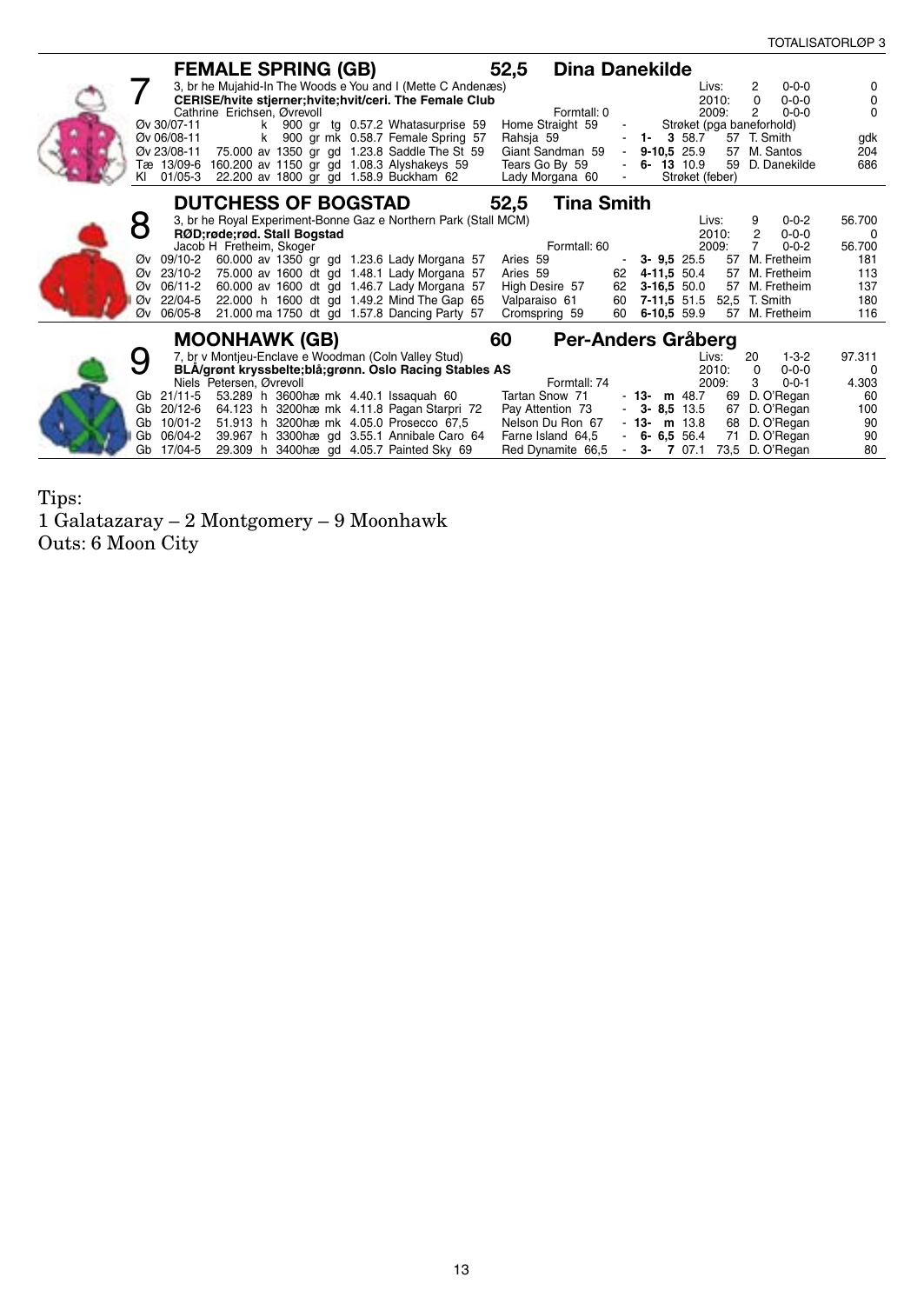|         |                |                                                                 |                                                                                                                                                                                                                                                                                                                                                                                           |                                            | GLORY TIME LØP<br>21000 - 10500 - 5040 - 3360 - 2100<br>Banerek: 1.07,0 - Emilio (GB), h 4, 62 kg, 05-05-12                                                                  |                                                                 |                                                                                                   |                            |                                                                  |                                                        |                            | 1100 dt<br>19.30                                                                                                                                                                                                                       |                                                              |
|---------|----------------|-----------------------------------------------------------------|-------------------------------------------------------------------------------------------------------------------------------------------------------------------------------------------------------------------------------------------------------------------------------------------------------------------------------------------------------------------------------------------|--------------------------------------------|------------------------------------------------------------------------------------------------------------------------------------------------------------------------------|-----------------------------------------------------------------|---------------------------------------------------------------------------------------------------|----------------------------|------------------------------------------------------------------|--------------------------------------------------------|----------------------------|----------------------------------------------------------------------------------------------------------------------------------------------------------------------------------------------------------------------------------------|--------------------------------------------------------------|
|         |                |                                                                 |                                                                                                                                                                                                                                                                                                                                                                                           | Minnepremie til eier.<br>Innm avg: 250 kr. | For 3-årige og eldre hester.<br>Vekt: Aktuelt formtall pr 100511 3-årige pluss 8 kg, eldre 12 kg.                                                                            |                                                                 |                                                                                                   |                            |                                                                  |                                                        |                            |                                                                                                                                                                                                                                        |                                                              |
|         |                |                                                                 |                                                                                                                                                                                                                                                                                                                                                                                           |                                            |                                                                                                                                                                              |                                                                 |                                                                                                   |                            |                                                                  |                                                        |                            |                                                                                                                                                                                                                                        |                                                              |
| 1       | $\overline{2}$ | 3                                                               | Tid:                                                                                                                                                                                                                                                                                                                                                                                      |                                            |                                                                                                                                                                              | Rangering                                                       |                                                                                                   |                            |                                                                  |                                                        |                            |                                                                                                                                                                                                                                        |                                                              |
| Vinner: |                | Plass:                                                          |                                                                                                                                                                                                                                                                                                                                                                                           |                                            | Duo:                                                                                                                                                                         |                                                                 |                                                                                                   | Trippel:                   |                                                                  |                                                        |                            |                                                                                                                                                                                                                                        |                                                              |
|         | Øv             | Tæ 03/01-4<br>Tæ 04/03-4<br>Øv 22/04-4<br>Øv 29/04-5<br>13/05-3 | THE BISHOP'S JOY (SWE)<br>4, f v Mirio-PM's Prinsesse e Prince Mab (Christina Odenberg)<br>MØRKBLA, gul stolpe; striper; striper. Henrik Engblom<br>Henrik Engblom, Sverige<br>16.200 h 1200 dt nt 1.20.6 Second Stri 60<br>16.200 h 1350 dt tg 1.31.8 Kapall 66<br>21.000 h 1100 dt gd 1.12.8 Aragorn 62<br>22.000 h 1100 dt gd 1.09.6 Aylar 57<br>21.000 h 1100 dt gd 1.11.0 Aragorn 65 |                                            |                                                                                                                                                                              | <b>B</b> 57<br>Moulis 60<br>Aragorn 59<br>Aylar 63              | Nathalie Mortensen, I (61)<br>Formtall: 49<br>Joint Instruc 64<br>The Bishop's 53                 | 51<br>50<br>49<br>49<br>49 |                                                                  | Livs:<br>7-11 34.0<br>$2 - 2.5$ 13.3<br>$5 - 8,5$ 11.3 | 2010:<br>2009:             | 30<br>$2 - 2 - 3$<br>5<br>$0 - 1 - 0$<br>18<br>$1 - 0 - 3$<br>5- 8,5 22.3 B56 D. Danekilde<br>B55 G. Solis<br>B53 N. Mortensen<br>B55 J. Johansen<br>6- 7 12.4 B52 N. Mortensen                                                        | 114.480<br>14.320<br>45.410<br>64<br>125<br>97<br>82<br>97   |
|         | 2<br>Øv        | Øv 23/10-11<br>Øv 20/11-1<br>Øv 22/04-1<br>06/05-2              | <b>PATRICIA</b><br>3, br he Joup-Billie's Bounce e Royal Academy (Stall Skagg)<br>GUL/hvite felter med sorte kanter. Stall Skagg<br>Knut O. Arnesen, Enebakk                                                                                                                                                                                                                              |                                            | k 1000 dt gd 1.07.2 Temptress 57<br>50.000 av 1100 dt gd 1.12.0 Desert Rose 57<br>21.000 ma 1100 dt gd 1.11.6 Happy Larry 59<br>31.500 av 1100 dt gd 1.09.7 Galla Placidi 54 | <b>B</b> 58<br>Rilum 59                                         | <b>Frederick Salvador</b><br>Formtall: 50<br>Galla Placidi 57<br>Lord Rossmo 59<br>Lord Rossmo 56 |                            | з-<br>$7 - 11,5$ 14.3<br>8-19,5 15.5<br>8-                       | Livs:<br>5 08.2<br>m 14.3                              | 2010:<br>2009:             | 3<br>$0 - 0 - 0$<br>$\overline{2}$<br>$0 - 0 - 0$<br>$0 - 0 - 0$<br>1<br>57 T. Smith<br>57 F. Salvador<br>57 F. Salvador<br>56 F. Salvador                                                                                             | 0<br>0<br>0<br>gdk<br>462<br>250<br>343                      |
|         | Øv             | Øv 27/11-5<br>Øv 15/04-6<br>Øv 22/04-4<br>Øv 06/05-1<br>13/05-3 | <b>BIT NOBLE</b><br>12, br v The Noble Player-Bit Like e Henbit (Johan C Løken)<br>BURGUNDER/LYSBLA sjakkruter;burgun. Stall Nitro/S<br>Pia Høiom, Sverige<br>21.000 h 1100 dt gd 1.12.8 Aragorn 62<br>21.000 h 1100 dt gd 1.11.0 Aragorn 65                                                                                                                                              |                                            | 22.000 h 1100 dt gd 1.09.8 Requested 64<br>22.000 h 1100 dt gd 1.10.9 Cajun Star 62<br>21.000 av 1100 dt gd 1.11.5 Aaron's Way 63                                            | 61<br>Gimmelino 55<br>Zafir Zaid 57<br>Bit Noble 63<br>Aylar 63 | Malin J Karlsson, I (65)<br>Formtall: 53<br>The Bishop's 53                                       | 56<br>55<br>54<br>53<br>53 | $3 - 7.5$ 11.3<br>$9 - 12$ 13.3<br>$5 - 5,5$ 13.9<br>$2 -$<br>з- | 4 12.3<br>1 11.2                                       | 2010:<br>2009:<br>59<br>56 | Livs: 149 15-20-17<br>$0 - 1 - 1$<br>4<br>13<br>$0 - 1 - 2$<br>54 S. Karlsson<br>52 M. Karlsson<br>M. Karlsson<br>63 M. Karlsson<br>M. Karlsson                                                                                        | 834.480<br>17.640<br>26.620<br>232<br>119<br>122<br>31<br>80 |
|         | Gg             | Jæ 26/03-1<br>07/06-3                                           | UNIQUE CASE (SWE)<br>4, br v Funambule-Tough Cookie e Hernando (Håkan Pettersson)<br>GULL-LILLA striper;gull;gull. Stall von Eckermann AB<br>Gabrielle von Eckermann, Sverige                                                                                                                                                                                                             |                                            | 28.000 ma 1200 dt gd 1.15.3 Flip Flopping 57<br>10.800 h 1600 gr lt 1.37.1 Stevies Song 53                                                                                   | 60<br>Firefox 64                                                | Per-Anders Gråberg<br>Formtall: 48<br>Salamanca 57                                                |                            | $-7 - 15$ 18.3<br>$-12 - 11$ 39.3                                | Livs:                                                  | 2010:<br>2009:             | $0 - 0 - 0$<br>5<br>$\Omega$<br>$0 - 0 - 0$<br>2<br>$0 - 0 - 0$<br>56 A. Reilly<br>53 M. Petersson                                                                                                                                     | 0<br>0<br>0<br>310<br>654                                    |
|         | h              | Øv 24/09-4<br>Øv 13/05-7                                        | <b>LUCKY FLIGHT (GB)</b><br>4, f y Lucky Story-Go Go Girl e Pivotal (Mr G Albertini)<br>BLÅ/RØD sjakkruter, blå, blå/rød. Stall Old Crows<br>Are Hyldmo, Øvrevoll<br>Øv 30/07-7 52.500 h 1200 gr tg 1.16.9 Grey's Anatom 67<br>Øv 09/10-7  21.000 h 1100 dt gd 1.10.8 Aylar 56<br>Øv 30/10-6 21.000 h 1100 dt gd 1.11.7 Delily 64,5                                                       |                                            | 21.000 h 1600 dt gd 1.47.9 Cool Match 57<br>21.000 h 1750 dt gd 2.00.4 Reaching Nirv 64                                                                                      | <b>B</b> 52<br>Pisag 62<br>Le Suede 61<br>Aylar 61              | <b>Benedichte Halvorsen</b><br>Formtall: 40<br>Party Booster 64<br>Send an Invit 55               |                            |                                                                  | Livs:                                                  | 2010:<br>2009:             | 15<br>$0 - 1 - 0$<br>$0 - 0 - 0$<br>-1<br>$0 - 1 - 0$<br>11<br>45 12- m 23.7 B56.5 K. Andersen<br>43 11- m 53.2 B55 K. Andersen<br>42 6- 6,5 12.1 B52,5 J. McLaughlin<br>40 7- 7 13.1 B52 J. McLaughlin<br>40 10- 17 03.8 B52 T. Smith | 16.750<br>0<br>10.500<br>154<br>88<br>247<br>155<br>212      |
|         | 6              | Tæ 22/10-5<br>Øv 27/11-1<br>Tæ 20/12-6<br>Tæ 02/05-6            | RAMBO'S CINDERELLA (SWE)<br>3, br he Arkadian Hero-Rambo's Sister e Rambo Dancer (Ekerødsrasten AB)<br>MGRØNN, hvitt belte; armbind; mgrø-hv. Stig Pilroth og Bodil Blomqvist<br>Bodil Blomqvist, Sverige<br>27.000 ma 1200 dt nt 1.19.7 Half Girl 57                                                                                                                                     |                                            | 27.000 ma 1200 dt gd 1.18.3 Stockholm Lad 57<br>34.000 ma 1100 dt gd 1.10.4 Home Straight 59<br>24.300 ma 1350 dt gd 1.27.1 Pas De Deux 57                                   | 56<br>Capital Hill 56                                           | Anna Pilroth, I (58)<br>Formtall: 50<br>Krokodilen 61,5<br>Recession Rac 57<br>Miss Flamingo 55   |                            | $6 - m$ 22.6<br>$-7 - 12$ 12.8<br>$-12 - m$ 25.6<br>8-18,5 30.8  | Livs:                                                  | 2010:<br>2009:             | 4<br>$0 - 0 - 0$<br>1<br>$0 - 0 - 0$<br>3<br>$0 - 0 - 0$<br>55 A. Pilroth<br>57 A. Pilroth<br>55 A. Pilroth<br>55 A. Pilroth                                                                                                           | 0<br>0<br>0<br>55<br>142<br>268<br>143                       |
|         | Øv             | Øv 09/10-8<br>Øv 16/10-6<br>Øv 30/10-6<br>Øv 20/11-7<br>29/04-7 | <b>PARTY BOOSTER (IRE)</b><br>6, br v Abou Zouz-Party Girl e Unfuwain (Peter Scudamore)<br>BLÅ, rød seler; lysblå ermb; blå. Stall Dennis<br>Hallvard Soma, Øvrevoll<br>22.000 h 1600 dt gd 1.48.0 Lagoa Do Pau 65<br>21.000 h 1100 dt gd 1.11.7 Delily 64,5                                                                                                                              |                                            | 21.000 h 1600 dt gd 1.48.0 Red For Dang 54<br>32.500 h 1100 dt gd 1.10.4 Gameboy 67<br>21.000 h 1600 dt gd 1.47.7 Most Wanted 65                                             | <b>B</b> 60<br>Pisag 56,5<br>Aylar 61<br>Aylar 63               | Madeleine Haugland, I (64)<br>Formtall: 52<br>Bonne Geni 65<br>Shotgun Charl 63 52                | 53<br>53                   | з-                                                               | $8 - m 52.5$                                           | Livs:<br>2010:<br>2009:    | $2 - 1 - 3$<br>24<br>$0 - 0 - 0$<br>-1<br>$1 - 1 - 2$<br>14<br>2 48.4 B65 M. Haugland<br>9-10,5 50.1 B59,5 K. Arnkværn<br>53 4- 3,5 12.4 B63 J. Neuroth<br>53 10- 14 13.2 B63 J. Neuroth<br>B60 J. Johansen                            | 94.330<br>0<br>69.530<br>60<br>342<br>236<br>192<br>259      |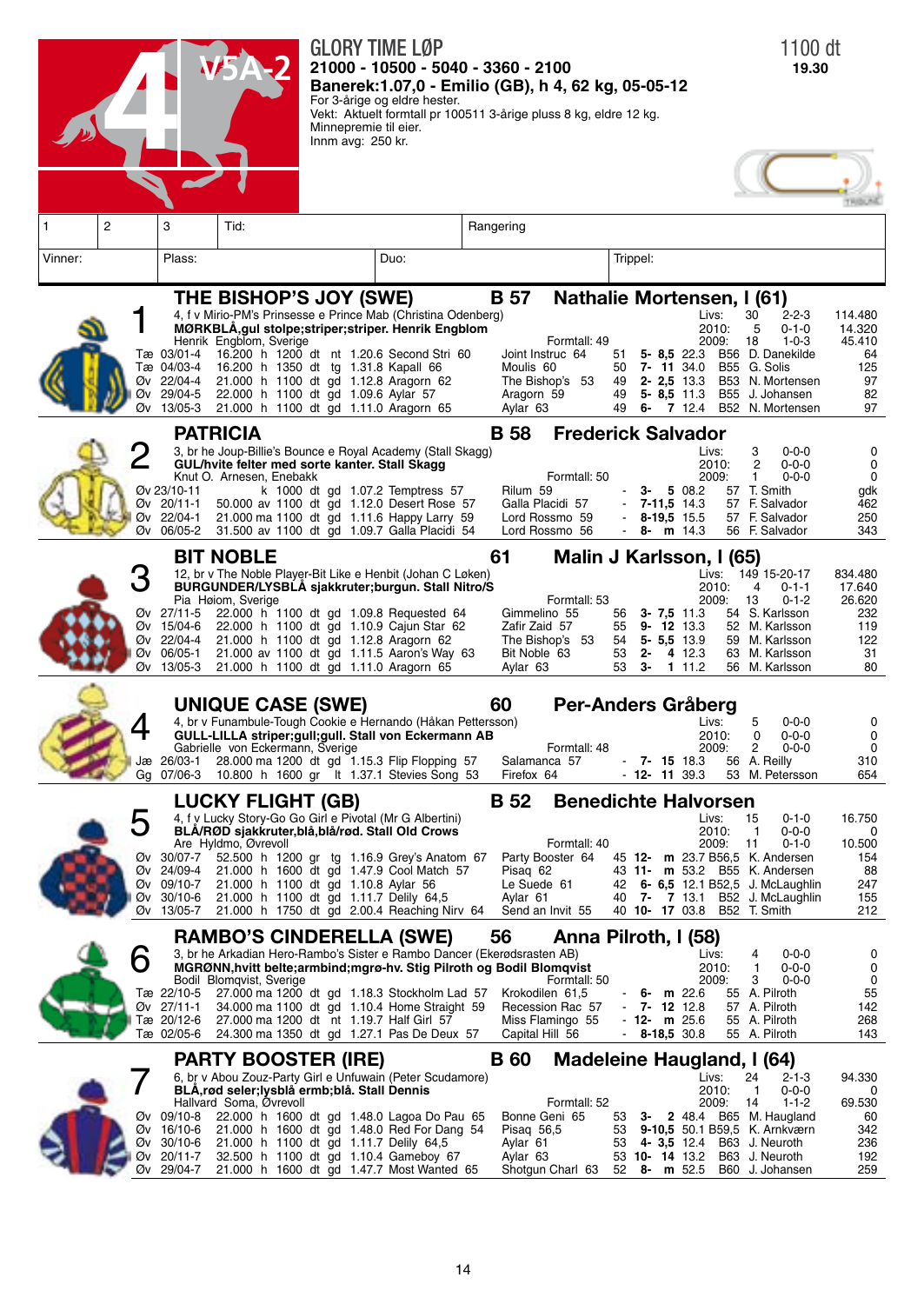|    |                          | <b>OVATION (SWE)</b>                                                              |                                                                     | 59<br><b>Espen Ski</b>                                                                |              |          |                                  |                                                   |                    |
|----|--------------------------|-----------------------------------------------------------------------------------|---------------------------------------------------------------------|---------------------------------------------------------------------------------------|--------------|----------|----------------------------------|---------------------------------------------------|--------------------|
| 8  |                          | LYSEBLÅ/hvitt emblem;lyseblå;lblå. Stall Alba                                     | 4, f v Most Welcome-Viviente e Honor Grades (Stall Exclusive)       |                                                                                       |              |          | Livs:<br>2010:                   | 5<br>$0 - 0 - 0$<br>$0 - 0 - 0$<br>$\Omega$       | 0<br>$\mathbf 0$   |
|    |                          | Jenny B Hansen, Lønnås                                                            | Øv 09/09-2 100.000 av 1200 gr nt 1.14.2 Catching The 57             | Formtall: 47<br>Ziwy Skate 59                                                         |              |          | 2009:<br>$-7 - 19.5$ 18.1        | $\overline{2}$<br>$0 - 0 - 0$<br>59 E. Ski        | $\mathbf 0$<br>56  |
|    | Øv 10/10-2<br>Øv 06/11-2 | 32.500 av 1100 dt gd 1.10.5 McDream 60                                            | 60.000 av 1350 gr nt 1.28.2 Working Class 59                        | Elektron 59<br>Solan 59                                                               |              |          | $-7 - m$ 33.0<br>$-10 - 15$ 13.5 | 59 F. Diaz<br>59 J. McLaughlin                    | 117<br>92          |
| Øν | 24/09-4                  | 21.000 h 1600 dt gd 1.47.9 Cool Match 57                                          |                                                                     | Pisag 62                                                                              |              |          | 50 10- m 53.0                    | 62 K. Arnkværn                                    | 174                |
|    |                          |                                                                                   |                                                                     | Øv 20/11-2 21.000 h 1750 dt gd 1.58.6 Kamrusepas Sa 61 Rainbow Barre 66 49 12- m 03.8 |              |          |                                  | B64 K. Arnkværn                                   | 224                |
|    | <b>DECIBEL</b>           |                                                                                   |                                                                     | 60<br>Jacob Johansen                                                                  |              |          |                                  | $0 - 0 - 2$                                       |                    |
| O  |                          | GUL/røde bomber;røde;gul/rød. Ellen Brandstorp                                    |                                                                     | 4, br he Deceptor-Cheeky Anie e High Estate (Hanne Dyngeland og Marianne Viken)       |              |          | Livs:<br>2010:                   | 6<br>3<br>$0 - 0 - 2$                             | 13.440<br>13.440   |
|    | Øv 01/10-3               | Ellen Brandstorp, Rygge<br>21.000 ma 1100 dt gd 1.09.1 Chief Eric 57              |                                                                     | Formtall: 48<br>Parthe Celebr 59                                                      |              | 9-       | 2009:                            | $0 - 0 - 0$<br>3<br><b>m</b> 13.5 56.5 M. Hanssen | $\mathbf 0$<br>373 |
|    | Øv 16/10-1<br>Øv 22/04-4 | 21.000 h 1100 dt gd 1.12.8 Aragorn 62                                             | 21.000 ma 1600 dt gd 1.43.5 Golden Pool 55,5                        | Tahayab 52,5<br>The Bishop's 53                                                       | $\sim$<br>40 | 9-<br>3- | 4 13.6                           | m 53.8 55,5 M. Hanssen<br>52 M. Vaadan            | 177<br>229         |
| Øν | 06/05-1                  |                                                                                   | 21.000 av 1100 dt gd 1.11.5 Aaron's Way 63                          | Bit Noble 63                                                                          | 42           | з-       | 5 12.5                           | 64 K. Parkin                                      | 103                |
| Øv | 13/05-3                  | 21.000 h 1100 dt gd 1.11.0 Aragorn 65                                             |                                                                     | Aylar 63                                                                              | 48           | 4-       | 2 11.4                           | 55 J. Johansen                                    | 51                 |
|    |                          | <b>REBEL HEART (SWE)</b>                                                          | 5. br v Heart Of Oak-Alician Sunhill e Piccolo (Lisa Bivemark)      | <b>Kristin Arnkværn</b><br>58                                                         |              |          | Livs:                            | 13<br>$0 - 0 - 1$                                 | 17.100             |
|    |                          |                                                                                   | MØRKBLÅ;orange;mblå/orange. C Ericsson, Wallin, Løfgren og Ericsson |                                                                                       |              |          | 2010:                            | $0 - 0 - 0$<br>$\Omega$                           | $\mathbf 0$        |
|    |                          | Charlotta Ericsson, Sverige                                                       | Øv 03/09-4 21.000 av 2400 gr nt 2.47.4 Power Within 56,5            | Formtall: 46<br>Billsson 57                                                           | 55           |          | 2009:<br>8-13,5 50.1             | 9<br>$0 - 0 - 0$<br>B57 J. Chini                  | 3.900<br>142       |
|    | Øv 01/10-6<br>Øv 06/11-5 | 21.000 av 1600 dt gd 1.46.4 Cool Match 62                                         | 22.000 h 1600 dt gd 1.46.6 William Hepb 62,5                        | Tahayab 59,5<br>Earthshine 54                                                         | 54           |          | $9 - 13$ 49.2<br>52 5-12,5 48.9  | B54 M. Hanssen<br>57 M. Hanssen                   | 252<br>249         |
| Øv | 20/11-2                  |                                                                                   |                                                                     | 21.000 h 1750 dt gd 1.58.6 Kamrusepas Sa 61 Rainbow Barre 66 50 7- 13 01.2            |              |          |                                  | 64 C. Ericsson                                    | 383                |
|    |                          |                                                                                   | Øv 27/11-8 22.000 h 1600 dt gd 1.49.4 Grey's Anatom 65              | Andy Capp 64                                                                          |              |          | 50 12- 16 52.6                   | 59 S. Støren                                      | 457                |
|    |                          | <b>DARK PRIDE</b>                                                                 | 9, br he Zoukris-Village Talk e Known Fact (Bollerød Stutteri)      | <b>Rafael De Oliveira</b><br>57                                                       |              |          | Livs:                            | 81<br>$6 - 9 - 11$                                | 349.660            |
|    |                          | GUL/SORT diabolo;gule;sort/gul. Stall Maiann                                      |                                                                     |                                                                                       |              |          | 2010:                            | $\overline{4}$<br>$0 - 0 - 0$                     | $\mathbf 0$        |
|    |                          | Ragnar Sørhaug, Andebu                                                            | Øv 01/10-2 22.000 h 1100 dt gd 1.10.1 The Shadow 63                 | Formtall: 45<br>Zavann Zaid 67                                                        |              |          | 2009:<br>53 12- 11 12.3          | 22<br>$2 - 2 - 3$<br>55 R. De Oliveira            | 94.760<br>153      |
|    | Øv 15/04-7<br>Øv 22/04-4 | 21.000 h 1600 dt gd 1.50.1 Cool Match 68<br>21.000 h 1100 dt gd 1.12.8 Aragorn 62 |                                                                     | Reaching Nirv 62<br>The Bishop's 53                                                   |              |          | 50 10-18,5 53.8<br>49 10- m 18.2 | 62 R. De Oliveira<br>58 R. De Oliveira            | 170<br>144         |
| Øv | 29/04-5                  | 22.000 h 1100 dt gd 1.09.6 Aylar 57                                               |                                                                     | Aragorn 59                                                                            | 47           |          | $9-14,5$ 12.5                    | 54 R. De Oliveira                                 | 340                |
|    | Øv 13/05-3               | 21.000 h 1100 dt gd 1.11.0 Aragorn 65                                             |                                                                     | Aylar 63                                                                              | 45           |          | $7 - m$ 16.2                     | 53 R. De Oliveira                                 | 138                |
|    | <b>CICINHO</b>           |                                                                                   |                                                                     | 60<br><b>Tina Smith</b>                                                               |              |          |                                  |                                                   |                    |
|    |                          | 4, br v Deceptor-Colombina e Honduras (Kirsten Beck)                              |                                                                     |                                                                                       |              |          | Livs:                            | 2<br>$0 - 0 - 0$                                  | 6.060              |
|    |                          | Zoltan Benedek, Øvrevoll                                                          | GRØNN, logo; grønn/blå striper; striper. Stall Beck's               | Formtall: 48                                                                          |              |          | 2010:<br>2009:                   | $\mathbf{1}$<br>$0 - 0 - 0$<br>$0 - 0 - 0$<br>1   | 3.360<br>2.700     |
|    | Øv 15/04-4               | 21.000 ma 1600 dt gd 1.48.5 Theoderich 61                                         | Tæ 20/12-2 27.000 av 1600 dt nt 1.45.4 Battle Royal 53,5            | Beat The Odds 59<br>Most Wanted 61                                                    | $\sim$       | 5-       | 4- m $52.7$                      | m 54.8 53.5 L. Santos<br>61 T. Smith              | 114<br>215         |
|    |                          |                                                                                   |                                                                     |                                                                                       |              |          |                                  |                                                   |                    |

Tips: 9 Decibel – 3 Bit Noble – 1 The Bishop's Joy Outs: 7 Party Booster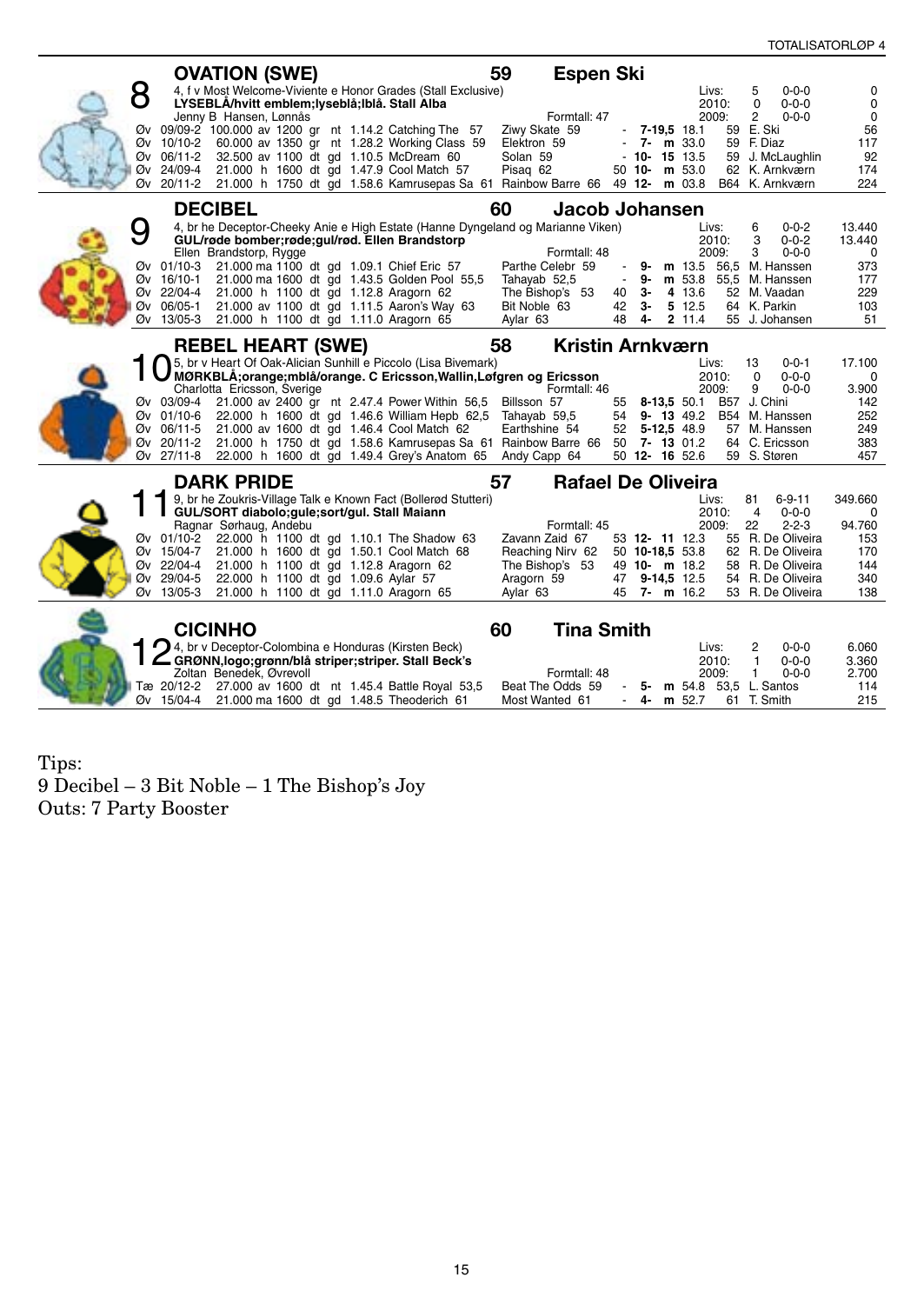



**Chablis 57 Dina Danekilde** 3, br he Oktan-Private Property e Pips Pride (Johan C Løken) Livs: 1 0-0-0 0<br>BLÅ/GRÅ harlekin;blå;orange. Stall Nytt Håp<br>Combatter Containers 2010: 1 0-0-0 0 Cathrine Erichsen, Øvrevoll<br>Cathrine Erichsen, Øvrevoll **Formtall: 0** 2009: 0 0-0-0 0<br>2009: 0 2009: 0 2009: 0 2009: 0 2009: 0 2009: 0 2009: 0 2009: 0 2009: 0 2009: 0 2009: 0 2009: 0 2009: 0 2014/ Øv 06/05-2 31.500 av 1100 dt gd 1.09.7 Galla Placidi 54 Lord Rossmo 56 - **6- 15** 12.7 54 M. Rodriguez 155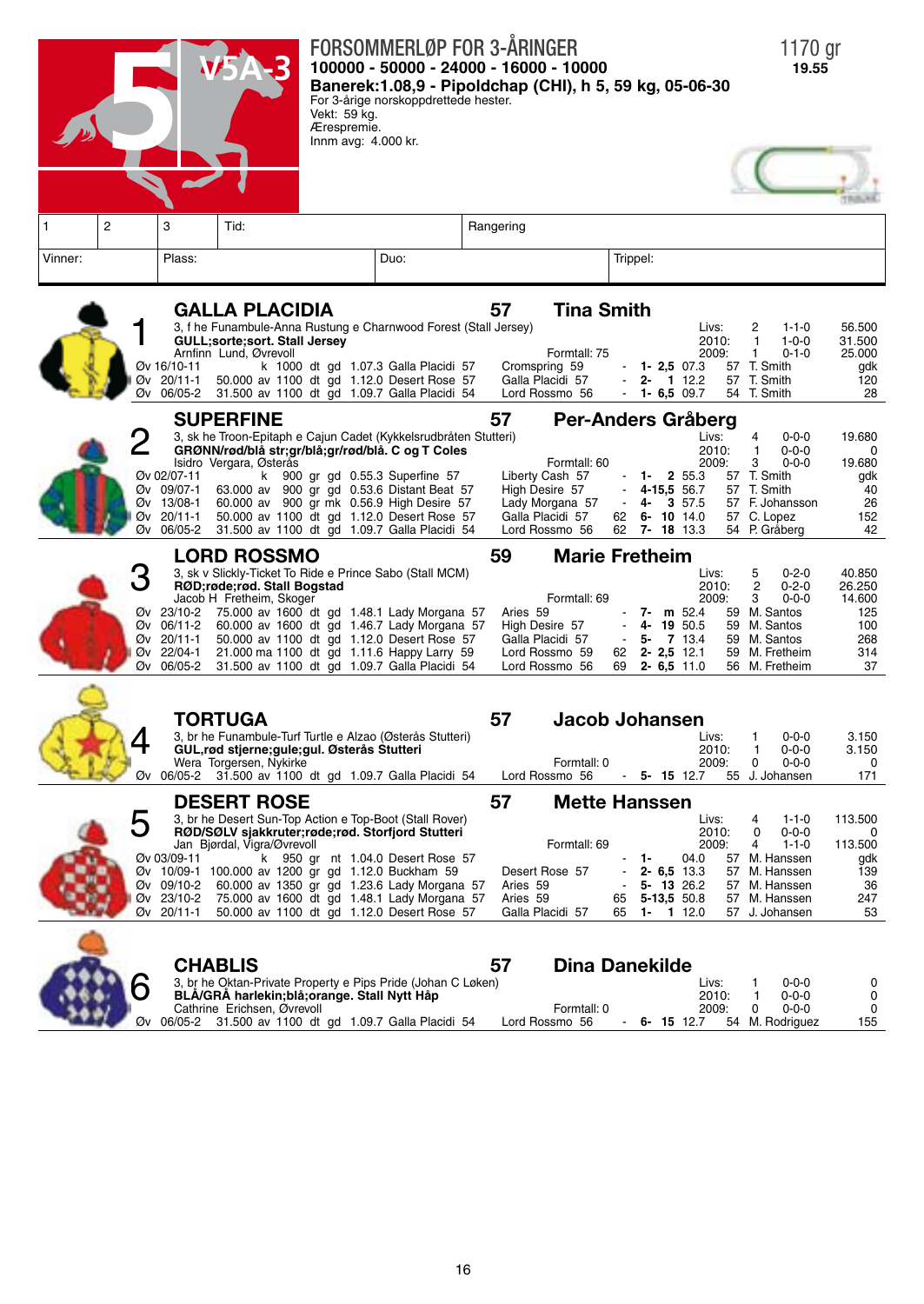| <b>HIGH DESIRE</b>                                                                                                      | <b>Kim Andersen</b><br>B 57                                                                                  |
|-------------------------------------------------------------------------------------------------------------------------|--------------------------------------------------------------------------------------------------------------|
| 3, mbr he Oktan-Playing Again e The Noble Player (Johan C Løken)                                                        | $1 - 3 - 5$<br>259.980<br>Livs:<br>11                                                                        |
| BLÅ, hvit rombe; hvite romber; romber. Jan Petter Sissener                                                              | 2010:<br>$0 - 0 - 1$<br>7.560<br>1                                                                           |
| Are Hyldmo, Øvrevoll<br>Øv 09/10-2                                                                                      | Formtall: 67<br>2009:<br>$1 - 3 - 4$<br>10<br>252,420<br>K. Andersen<br>Aries 59<br>$4 - 1025.6$<br>57<br>43 |
| 60.000 av 1350 gr gd 1.23.6 Lady Morgana 57<br>75.000 av 1600 dt gd 1.48.1 Lady Morgana 57<br>Øv 23/10-2                | 38<br>$3 - 5,5$ 49.2<br>57 P. Gråberg<br>Aries 59<br>66                                                      |
| 60.000 av 1600 dt gd 1.46.7 Lady Morgana 57<br>Øv 06/11-2                                                               | 45<br>66<br>$2 - 3.5$ 47.4<br>High Desire 57<br>57 K. Andersen                                               |
| 50.000 av 1100 dt gd 1.12.0 Desert Rose 57<br>Øv 20/11-1                                                                | 66<br>44<br>Galla Placidi 57<br>$3 - 212.4$<br>57 K. Andersen                                                |
| 31.500 av 1100 dt gd 1.09.7 Galla Placidi 54<br>Øv 06/05-2                                                              | 52<br>Lord Rossmo 56<br>66<br>$3 - 6.5$ 11.0<br>56 K. Andersen                                               |
|                                                                                                                         |                                                                                                              |
| <b>INGVILD</b>                                                                                                          | 57<br><b>Benedichte Halvorsen</b>                                                                            |
| 3, br he Nicolotte-Gale Warning e Valiyar (Karlgården Stutteri)                                                         | 44.990<br>Livs:<br>$0 - 0 - 1$<br>4                                                                          |
| LYSGRØNN/mgrønne seler;lgrønn;mgrø. Lise Tandberg                                                                       | 2010:<br>$0 - 0 - 0$<br>5.040<br>1                                                                           |
| Lise Tandberg, Sørkedalen                                                                                               | Formtall: 65<br>2009:<br>3<br>$0 - 0 - 1$<br>39.950                                                          |
| Øv 13/08-1<br>60.000 av 900 gr mk 0.56.9 High Desire 57                                                                 | M. Hanssen<br>Lady Morgana 57<br>57<br>2 57.3<br>173<br>3-                                                   |
| 100.000 av 1200 gr gd 1.12.0 Buckham 59<br>10/09-1<br>Øv                                                                | Desert Rose 57<br>57 E. Ski<br>78<br>$5 - 9.5$ 13.9                                                          |
| Øv 27/09-5 155.500 av 1350 gr gd 1.21.9 Buckham 59                                                                      | Aries 59<br>5-<br>57<br>7 23.3<br>M. Hanssen<br>252                                                          |
| 75.000 av 1600 dt gd 1.48.1 Lady Morgana 57<br>Øv 23/10-2<br>31.500 av 1100 dt gd 1.09.7 Galla Placidi 54<br>Øv 06/05-2 | Strøket (halt)<br>Aries 59<br>65<br>65<br>M. Hanssen<br>Lord Rossmo 56<br>4 13 12.3<br>54<br>181             |
|                                                                                                                         |                                                                                                              |
|                                                                                                                         |                                                                                                              |
| <b>DISTANT BEAT</b>                                                                                                     | 57<br>Jan-Erik Neuroth, I                                                                                    |
| 3, br he Muhtathir-Distant Lover e Distant Relative (Stall EOS)                                                         | 63.000<br>Livs:<br>$1 - 0 - 0$                                                                               |
| RØD, hvit stolpe; røde; rød. Stall EOS                                                                                  | 2010:<br>$0 - 0 - 0$<br>$\Omega$                                                                             |
| Wido Neuroth, Øvrevoll                                                                                                  | Formtall: 73<br>2009:<br>63.000<br>$1 - 0 - 0$                                                               |
| Øv 18/06-11<br>k 900 gr gd 0.55.3 Distant Beat 58                                                                       | Dancing Party 57<br>5 55.3<br>58<br>J. Neuroth<br>gdk<br>$1 -$                                               |
| 900 gr gd 0.53.6 Distant Beat 57<br>Øv 09/07-1<br>63.000 av                                                             | High Desire 57<br>F. Johansson<br>$-1 - 3.5553.6$<br>13<br>57                                                |

Tips: 1 Galla Placida – 9 Distant Beat – 5 Desert Rose Outs: 3 Lord Rossmo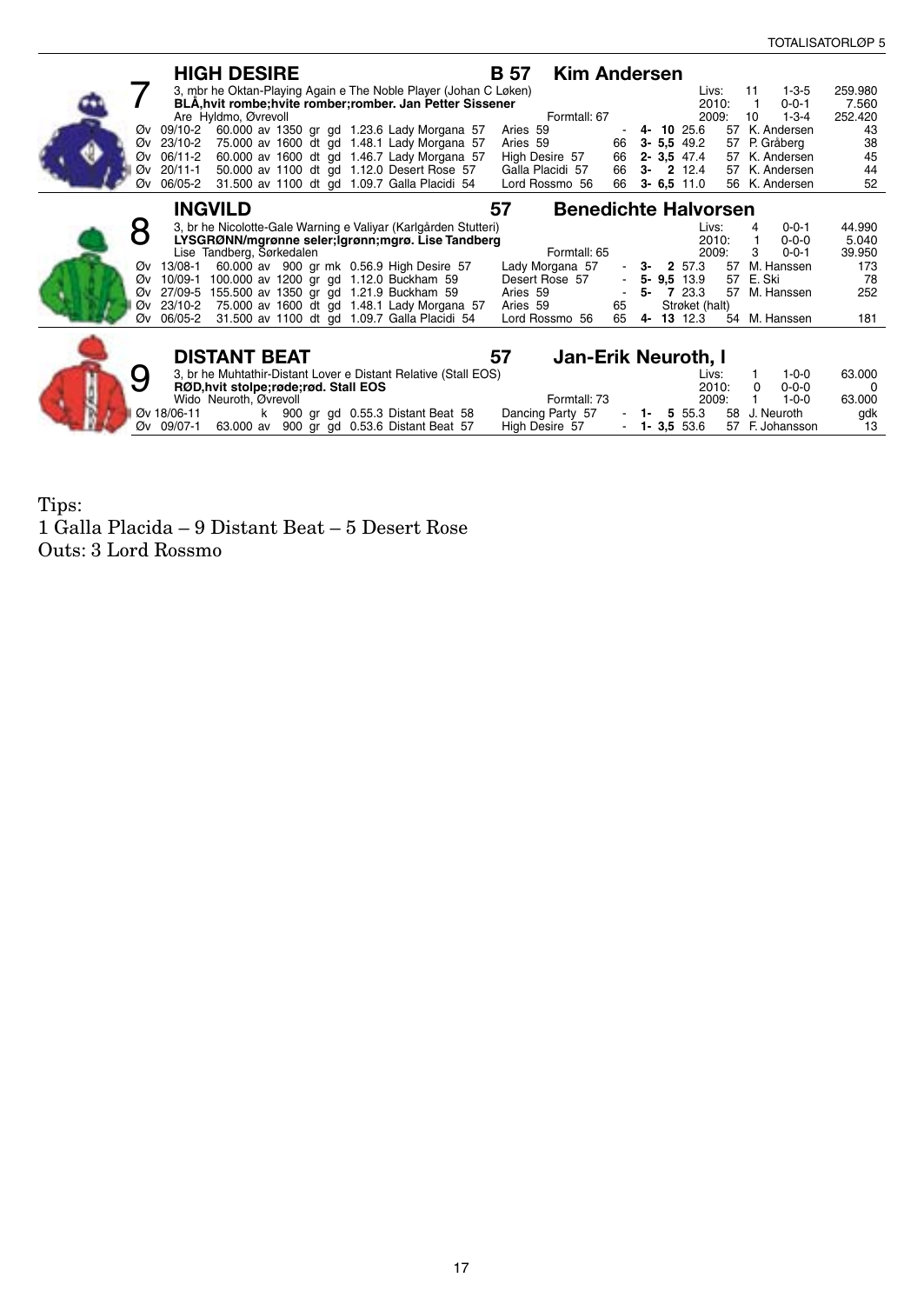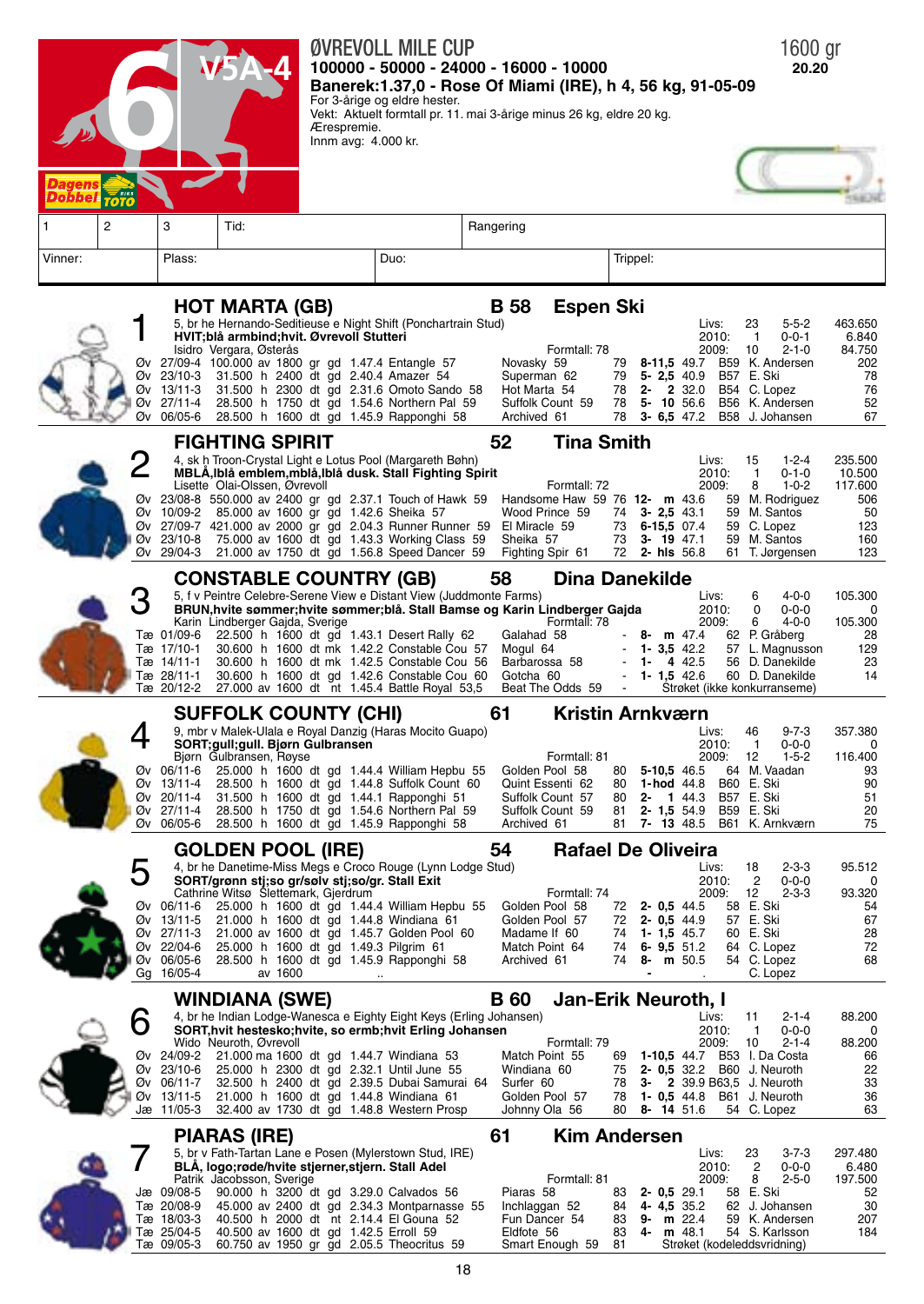| 4, mbr v Slickly-Sweet Chili e Diaghlyphard (HorseNature KB)<br>128.850<br>Livs:<br>13<br>$3 - 3 - 0$<br>RØD/LILLA harlekin; røde; lilla Stall Pilgrim<br>2010:<br>2<br>$1 - 0 - 0$<br>25.000<br>$2 - 2 - 0$<br>Rune Haugen, Skoger<br>Formtall: 75<br>2009:<br>8<br>80.250<br>Øv 30/10-5 21.000 av 2300 dt gd 2.34.7 Pilgrim 57<br>Vladmira 54<br>63 1-<br>3 34.7<br>57 E. Ski<br>70<br>65 E. Ski<br>24<br>Øv 13/11-6<br>32.500 h 1600 dt gd 1.47.0 Richelle 61<br>Pilgrim 65<br>66<br>$2 -$<br>2 47.4<br>32.500 h 2400 dt gd 2.39.0 Pilgrim 63,5<br>63,5 E. Ski<br>19<br>Øv 27/11-6<br>Flying Falk 65<br>66<br>1-<br>3 39.0<br>25.000 h 1600 dt gd 1.49.3 Pilgrim 61<br>5 49.3<br>61 R. De Oliveira<br>100<br>Øv 22/04-6<br>Match Point 64<br>71<br>-1<br>75<br>9-<br>Øv 06/05-4<br>25.000 h 2400 dt gd 2.42.7 Dubai Samurai 64<br>Beluga 62<br>m 46.9<br>61 E. Ski<br>18<br>54<br><b>Benedichte Halvorsen</b><br><b>SUNCELEB (IRE)</b><br>4, f he Peintre Celebre-Suntory e Royal Applause (Stonethorn Stud Farms Ltd)<br>Livs:<br>7<br>$1 - 0 - 1$<br>42.578<br>ORANGE/BLA harlekinruter; hvite; harlek. Stall Nille<br>0<br>$0 - 0 - 0$<br>2010:<br>0<br>7<br>Hallvard Soma, Øvrevoll<br>Formtall: 74<br>2009:<br>$1 - 0 - 1$<br>42.578<br>2 42.0<br>57 S. Drowne<br>39.782 ma 1600 gr gd 1.41.6 Mrs Beeton 57<br>Levitation 57<br>4-<br>40<br>Gb<br>14/06-3<br>56 S. Drowne<br>20<br>Gb 05/07-3<br>36.168 ma 1600 gr lt 1.37.5 Sunceleb 56<br>Altimatum 58,5<br>$2 - nos$ 37.5<br>Gb 31/07-5<br>64.594 h 1600 gr gd 1.40.6 Perfect Class 54,5<br>Desert Kiss 63<br>$9 - 5.5 41.7$<br>57 T. Block<br>140<br>Gb 02/09-4<br>32.297 h 2000 gr lt 2.04.3 Caster Sugar 61<br>Evening Sunse 59<br>$6 - 18,5$ 08.0<br>61 S. Drowne<br>45<br>$\sim$<br>Gb 12/10-8 27.955 h 2300 gr gd 2.33.2 Windpfeil 52,5<br>59 T. Block<br>280<br>Sparkaway 55<br>$\sim$<br>6-12,5 35.7<br>61<br><b>HEUREUX (USA)</b><br><b>Carlos Lopez</b><br>7, br v Stravinsky-Storm West e Gone West (Ben Lengacher)<br>30<br>$5 - 3 - 4$<br>371.088<br>Livs:<br>HVIT/sorte ruter;hvit/sort harlek. Stall Bjerkheim<br>2010:<br>0-0-1<br>6.938<br>-1<br>Formtall: 81<br>Jens Erik Lindstøl, Risør<br>2009:<br>9<br>$4 - 0 - 1$<br>140.450<br>Øv 23/08-10<br>45.000 h 1600 gr gd 1.42.3 Heureux 59<br>Chief Eric 57<br>78<br>1 - 1,5 $42.3$<br>59 F. Diaz<br>20<br>25.000 h 1200 gr gd 1.11.2 Heureux 62<br>78<br>62 F. Diaz<br>27<br>Øv 10/09-5<br>Lam of Mull 58<br>$1 - 111.2$<br>52 F. Diaz<br>46<br>Øv 15/09-3<br>28.500 h 1350 gr gd 1.19.5 Heureux 52<br>Entangle 59,5<br>78<br><b>1-hod</b> 19.5<br>29<br>Øv 16/10-4<br>31.500 h 1200 gr mk 1.12.9 Steve's Champ 65<br>Tatoosh 57,5<br>81<br>$6 - 7,5$ 14.4<br>56 F. Diaz<br>KI<br>08/05-1<br>27.750 h 1300 gr mk 1.20.6 Greco Tom 51<br>58 M. Martinez<br>77<br>Flyer 62<br>81<br>$3 - 3,5$ 21.3<br>57<br><b>MATCH POINT (FR)</b><br>Per-Anders Gråberg<br>4, sk he Verglas-Danira e Danehill (Eric Puerari & Michel Henochsberg)<br>Livs:<br>169.650<br>14<br>$3 - 5 - 0$<br>ORANGE/grønn harl;orange;or/gr stj. Fam. E. Nagell-Erichsen<br>2<br>$1 - 1 - 0$<br>29.150<br>2010:<br>Niels Petersen, Øvrevoll<br>Formtall: 77<br>2009:<br>$2 - 4 - 0$<br>12<br>140.500<br>9-10,5 11.2 59,5 K. Andersen<br>$\varnothing$ v 16/10-2 25.000 h 1100 dt gd 1.09.1 Wannabeaward 54 Ticmotor 66<br>28<br>71<br>Tæ 01/11-4 173.700 av 1600 dt gd 1.40.1 Caerus 59<br>Sal Tessio 59<br>75<br>8-12,5 42.6<br>57 K. Andersen<br>199<br>60 K. Andersen<br>Øv 13/11-5 21.000 h 1600 dt gd 1.44.8 Windiana 61<br>Golden Pool 57<br>75<br>$8 - 19$ 48.6<br>130<br>Øv 22/04-6<br>25.000 h 1600 dt gd 1.49.3 Pilgrim 61<br>74<br>$2 - 550.3$<br>64 P. Gråberg<br>97<br>Match Point 64<br>KI<br>23<br>08/05-8 16.650 h 1500 gr mk 1.32.3 Match Point 62<br>Sessan 55<br>74<br>$1 - 0.5$ 32.3<br>62 P. Gråberg<br><b>EGON (USA)</b><br>Roman Skrzydlo<br>66<br>n of s, mbr v Tactical Cat-Maple Oreek e רטווען מערכו כל הייטורים (C5, mbr v Tactical Cat-Maple oreek)<br>באבלה HVIT/emblem;hvite/rød,grønne ringer. Isidro og Elisabeth Vergara<br>For<br>18<br>$5 - 6 - 3$<br>542.780<br>Livs:<br>$0 - 0 - 1$<br>$\mathbf 1$<br>7.560<br>2010:<br>Isidro Vergara, Østerås<br>Formtall: 86<br>2009:<br>8<br>$1 - 3 - 2$<br>154.000<br>Jæ 09/08-8<br>90.000 h 1730 dt gd 1.47.7 Highway 66<br>Egon 61<br>$2 - 348.4$<br>61 R. Schistl<br>60<br>86<br>Tæ 20/08-1<br>45.000 av 1600 dt gd 1.39.2 Snow Runner 58<br>$2 - 9.5 41.1$<br>56 R. Schistl<br>22<br>Egon 56<br>86<br>Tæ 13/09-5 225.000 av 1600 dt gd 1.40.2 Highway 59<br>Snow Runner 59<br>86<br>Strøket (nedsatt allmentils)<br>36.000 h 2000 dt gd 2.07.5 Just Nu 58<br>Tæ 24/09-5<br>Valbonne 59<br>86<br>4 4.5 08.4<br>61 R. Schistl<br>48<br>Øv 29/04-1<br>86<br>31.500 h 1600 dt gd 1.44.2 Entangle 64<br>Tumaco 56<br>$3 - 4.5$ 45.1<br>58 R. Skrzydlo<br>96<br><b>Rafael Schistl</b><br>HALF PINT BILL (GB)<br>66<br>7, br v Green Horizon-Anywhichway e Bijou D'Inde (Equine Fertility Unit)<br>Livs:<br>65 10-6-12<br>818.000<br>VINRØD;hvite;vinrød. Stall Stora Skuggan<br>$0 - 0 - 1$<br>30.375<br>2010:<br>-1<br>Dennis Persson, Sverige<br>Formtall: 86<br>$1 - 1 - 1$<br>112.500<br>2009:<br>11<br>Øv 06/08-8 31.500 h 1800 gr mk 1.53.7 Hot Marta 53<br>Half Pint Bil 61<br>87 <b>2- his</b> 53.7<br>61 J. Chini<br>49<br>37.500 h 2400 gr mk 2.40.9 What Budget 55<br>65 J. Chini<br>37<br>Øv 13/08-5<br>Vamp 54<br>87<br>$5 - 6.5$ 42.2<br>Øv 23/08-7 800.000 av 1800 gr gd 1.50.0 Theatrical Aw 57<br>Appel Au Mait 60<br>87 10-12,5 52.5<br>59<br>J. Chini<br>986<br>Øv 10/09-4<br>37.500 h 1800 gr gd 1.51.1 Vamp 52<br>86<br>Tumaco 58<br>Strøket (feber)<br>Tæ 09/05-3<br>60.750 av 1950 gr gd 2.05.5 Theocritus 59<br>Smart Enough 59 86<br>$3 - 5,5$ 06.6<br>59 R. Schistl<br>152<br>Gg 16/05-3<br>J. Johansen<br>h 1600<br><b>BELLO SECONDO (POL)</b><br><b>B</b> 52<br><b>Mette Hanssen</b><br>4, br v Special Power-Bella Ballerina e Alamo Bay (Polen)<br>Livs:<br>12<br>$3-4-3$<br>45.390<br>4 BLÅ, gul stjerne; blåe; gul. Nils Petter Bogen<br>2.500<br>2010:<br>$0 - 0 - 0$<br>1<br>Nils Petter Bogen, Øvrevoll<br>Formtall: 72<br>9<br>$3 - 3 - 2$<br>2009:<br>36.647<br>PI<br>6.200 av 1200 gr gd 1.13.2 Sztaluga 61<br>62 A. Dul<br>23/08-4<br>Bello Secondo 62<br>2- hls $13.2$<br>PI<br>12/09-4<br>8.194 av 1200 gr gd 1.13.5 Chelsea 57<br>Sztaluga 58<br>4-<br>4 14.3<br>59 A. Turgaev<br>PI<br>10/10-5<br>6.200 av 1600 gr gd 1.40.1 Bello Secondo 60<br>Numulus 60<br>1-<br>1 40.1<br>60 A. Reznikov<br>PI<br>25/10-5<br>8.194 h 1600 gr gd 1.45.1 Bello Secondo 59,5 Hipo Star 60<br>59,5 M. Wlostowski<br>$1 - 1, 5$ 45.1<br>$\overline{\phantom{a}}$<br>25.000 h 1750 dt gd 1.56.2 Flying Falk 57<br>Ø۷<br>13/05-6<br>Mind The Gap 60<br>72<br>$5 - 7,5$ 57.7<br>B60 J. Neuroth<br>87<br>THE ONE AND ONLY (DEN)<br>62<br><b>Trond Jørgensen</b><br>4, sk v Pistachio-Blizzard Queen e Forzando (Stutteri Hjortebo)<br>Livs:<br>14<br>$3 - 0 - 4$<br>595.420<br>GUL;sølv;gul/sølv. René Fritzenwanker<br>2010:<br>0<br>$0 - 0 - 0$<br>0<br>Formtall: 82<br>Gunnhild Naustdal, Øvrevoll<br>2009:<br>8<br>$2 - 0 - 1$<br>438.000<br>28/06-8 400.000 av 2400 gr gd 2.28.6 Inchiline 59<br>Fru Heiberg 57<br>80 13-<br>m 38.5<br>59 F. Diaz<br>KI<br>193<br>Øv 23/07-5 115.000 av 1800 gr gd 1.52.4 The One And O 59<br>Working Class 59<br>351<br>78<br>$1-$<br>$1\,52.4$<br>59 F. Diaz<br>Jæ 09/08-7 168.300 av 1730 dt gd 1.49.0 Key Of Danzig 59<br>Buen Rumbero 59<br>49<br>79<br>$8 - 13$ 51.6<br>59 F. Diaz<br>59 F. Diaz<br>Øv 23/08-2 100.000 av 1600 gr gd 1.40.3 La Zona 57<br>Tatoosh 57<br>79<br>5-13,5 43.0<br>170<br>Øv 27/09-1 280.500 av 1350 gr gd 1.21.1 The One And O 59 Valley's Prid 57<br>2 21.1<br>59 F. Diaz<br>78<br>1-<br>50 |  | PILGRIM (SWE) |  | 55 | Jacob Johansen |  |  |  |
|------------------------------------------------------------------------------------------------------------------------------------------------------------------------------------------------------------------------------------------------------------------------------------------------------------------------------------------------------------------------------------------------------------------------------------------------------------------------------------------------------------------------------------------------------------------------------------------------------------------------------------------------------------------------------------------------------------------------------------------------------------------------------------------------------------------------------------------------------------------------------------------------------------------------------------------------------------------------------------------------------------------------------------------------------------------------------------------------------------------------------------------------------------------------------------------------------------------------------------------------------------------------------------------------------------------------------------------------------------------------------------------------------------------------------------------------------------------------------------------------------------------------------------------------------------------------------------------------------------------------------------------------------------------------------------------------------------------------------------------------------------------------------------------------------------------------------------------------------------------------------------------------------------------------------------------------------------------------------------------------------------------------------------------------------------------------------------------------------------------------------------------------------------------------------------------------------------------------------------------------------------------------------------------------------------------------------------------------------------------------------------------------------------------------------------------------------------------------------------------------------------------------------------------------------------------------------------------------------------------------------------------------------------------------------------------------------------------------------------------------------------------------------------------------------------------------------------------------------------------------------------------------------------------------------------------------------------------------------------------------------------------------------------------------------------------------------------------------------------------------------------------------------------------------------------------------------------------------------------------------------------------------------------------------------------------------------------------------------------------------------------------------------------------------------------------------------------------------------------------------------------------------------------------------------------------------------------------------------------------------------------------------------------------------------------------------------------------------------------------------------------------------------------------------------------------------------------------------------------------------------------------------------------------------------------------------------------------------------------------------------------------------------------------------------------------------------------------------------------------------------------------------------------------------------------------------------------------------------------------------------------------------------------------------------------------------------------------------------------------------------------------------------------------------------------------------------------------------------------------------------------------------------------------------------------------------------------------------------------------------------------------------------------------------------------------------------------------------------------------------------------------------------------------------------------------------------------------------------------------------------------------------------------------------------------------------------------------------------------------------------------------------------------------------------------------------------------------------------------------------------------------------------------------------------------------------------------------------------------------------------------------------------------------------------------------------------------------------------------------------------------------------------------------------------------------------------------------------------------------------------------------------------------------------------------------------------------------------------------------------------------------------------------------------------------------------------------------------------------------------------------------------------------------------------------------------------------------------------------------------------------------------------------------------------------------------------------------------------------------------------------------------------------------------------------------------------------------------------------------------------------------------------------------------------------------------------------------------------------------------------------------------------------------------------------------------------------------------------------------------------------------------------------------------------------------------------------------------------------------------------------------------------------------------------------------------------------------------------------------------------------------------------------------------------------------------------------------------------------------------------------------------------------------------------------------------------------------------------------------------------------------------------------------------------------------------------------------------------------------------------------------------------------------------------------------------------------------------------------------------------------------------------------------------------------------------------------------------------------------------------------------------------------------------------------------------------------------------------------------------------------------------------------------------------------------------------------------------------------------------------------------------------------------------------------------------------------------------------------------------------------------------------------------------------------------------------------------------------------------------------------------|--|---------------|--|----|----------------|--|--|--|
|                                                                                                                                                                                                                                                                                                                                                                                                                                                                                                                                                                                                                                                                                                                                                                                                                                                                                                                                                                                                                                                                                                                                                                                                                                                                                                                                                                                                                                                                                                                                                                                                                                                                                                                                                                                                                                                                                                                                                                                                                                                                                                                                                                                                                                                                                                                                                                                                                                                                                                                                                                                                                                                                                                                                                                                                                                                                                                                                                                                                                                                                                                                                                                                                                                                                                                                                                                                                                                                                                                                                                                                                                                                                                                                                                                                                                                                                                                                                                                                                                                                                                                                                                                                                                                                                                                                                                                                                                                                                                                                                                                                                                                                                                                                                                                                                                                                                                                                                                                                                                                                                                                                                                                                                                                                                                                                                                                                                                                                                                                                                                                                                                                                                                                                                                                                                                                                                                                                                                                                                                                                                                                                                                                                                                                                                                                                                                                                                                                                                                                                                                                                                                                                                                                                                                                                                                                                                                                                                                                                                                                                                                                                                                                                                                                                                                                                                                                                                                                                                                                                                                                                                                                                                                                                                                                  |  |               |  |    |                |  |  |  |
|                                                                                                                                                                                                                                                                                                                                                                                                                                                                                                                                                                                                                                                                                                                                                                                                                                                                                                                                                                                                                                                                                                                                                                                                                                                                                                                                                                                                                                                                                                                                                                                                                                                                                                                                                                                                                                                                                                                                                                                                                                                                                                                                                                                                                                                                                                                                                                                                                                                                                                                                                                                                                                                                                                                                                                                                                                                                                                                                                                                                                                                                                                                                                                                                                                                                                                                                                                                                                                                                                                                                                                                                                                                                                                                                                                                                                                                                                                                                                                                                                                                                                                                                                                                                                                                                                                                                                                                                                                                                                                                                                                                                                                                                                                                                                                                                                                                                                                                                                                                                                                                                                                                                                                                                                                                                                                                                                                                                                                                                                                                                                                                                                                                                                                                                                                                                                                                                                                                                                                                                                                                                                                                                                                                                                                                                                                                                                                                                                                                                                                                                                                                                                                                                                                                                                                                                                                                                                                                                                                                                                                                                                                                                                                                                                                                                                                                                                                                                                                                                                                                                                                                                                                                                                                                                                                  |  |               |  |    |                |  |  |  |
|                                                                                                                                                                                                                                                                                                                                                                                                                                                                                                                                                                                                                                                                                                                                                                                                                                                                                                                                                                                                                                                                                                                                                                                                                                                                                                                                                                                                                                                                                                                                                                                                                                                                                                                                                                                                                                                                                                                                                                                                                                                                                                                                                                                                                                                                                                                                                                                                                                                                                                                                                                                                                                                                                                                                                                                                                                                                                                                                                                                                                                                                                                                                                                                                                                                                                                                                                                                                                                                                                                                                                                                                                                                                                                                                                                                                                                                                                                                                                                                                                                                                                                                                                                                                                                                                                                                                                                                                                                                                                                                                                                                                                                                                                                                                                                                                                                                                                                                                                                                                                                                                                                                                                                                                                                                                                                                                                                                                                                                                                                                                                                                                                                                                                                                                                                                                                                                                                                                                                                                                                                                                                                                                                                                                                                                                                                                                                                                                                                                                                                                                                                                                                                                                                                                                                                                                                                                                                                                                                                                                                                                                                                                                                                                                                                                                                                                                                                                                                                                                                                                                                                                                                                                                                                                                                                  |  |               |  |    |                |  |  |  |
|                                                                                                                                                                                                                                                                                                                                                                                                                                                                                                                                                                                                                                                                                                                                                                                                                                                                                                                                                                                                                                                                                                                                                                                                                                                                                                                                                                                                                                                                                                                                                                                                                                                                                                                                                                                                                                                                                                                                                                                                                                                                                                                                                                                                                                                                                                                                                                                                                                                                                                                                                                                                                                                                                                                                                                                                                                                                                                                                                                                                                                                                                                                                                                                                                                                                                                                                                                                                                                                                                                                                                                                                                                                                                                                                                                                                                                                                                                                                                                                                                                                                                                                                                                                                                                                                                                                                                                                                                                                                                                                                                                                                                                                                                                                                                                                                                                                                                                                                                                                                                                                                                                                                                                                                                                                                                                                                                                                                                                                                                                                                                                                                                                                                                                                                                                                                                                                                                                                                                                                                                                                                                                                                                                                                                                                                                                                                                                                                                                                                                                                                                                                                                                                                                                                                                                                                                                                                                                                                                                                                                                                                                                                                                                                                                                                                                                                                                                                                                                                                                                                                                                                                                                                                                                                                                                  |  |               |  |    |                |  |  |  |
|                                                                                                                                                                                                                                                                                                                                                                                                                                                                                                                                                                                                                                                                                                                                                                                                                                                                                                                                                                                                                                                                                                                                                                                                                                                                                                                                                                                                                                                                                                                                                                                                                                                                                                                                                                                                                                                                                                                                                                                                                                                                                                                                                                                                                                                                                                                                                                                                                                                                                                                                                                                                                                                                                                                                                                                                                                                                                                                                                                                                                                                                                                                                                                                                                                                                                                                                                                                                                                                                                                                                                                                                                                                                                                                                                                                                                                                                                                                                                                                                                                                                                                                                                                                                                                                                                                                                                                                                                                                                                                                                                                                                                                                                                                                                                                                                                                                                                                                                                                                                                                                                                                                                                                                                                                                                                                                                                                                                                                                                                                                                                                                                                                                                                                                                                                                                                                                                                                                                                                                                                                                                                                                                                                                                                                                                                                                                                                                                                                                                                                                                                                                                                                                                                                                                                                                                                                                                                                                                                                                                                                                                                                                                                                                                                                                                                                                                                                                                                                                                                                                                                                                                                                                                                                                                                                  |  |               |  |    |                |  |  |  |
|                                                                                                                                                                                                                                                                                                                                                                                                                                                                                                                                                                                                                                                                                                                                                                                                                                                                                                                                                                                                                                                                                                                                                                                                                                                                                                                                                                                                                                                                                                                                                                                                                                                                                                                                                                                                                                                                                                                                                                                                                                                                                                                                                                                                                                                                                                                                                                                                                                                                                                                                                                                                                                                                                                                                                                                                                                                                                                                                                                                                                                                                                                                                                                                                                                                                                                                                                                                                                                                                                                                                                                                                                                                                                                                                                                                                                                                                                                                                                                                                                                                                                                                                                                                                                                                                                                                                                                                                                                                                                                                                                                                                                                                                                                                                                                                                                                                                                                                                                                                                                                                                                                                                                                                                                                                                                                                                                                                                                                                                                                                                                                                                                                                                                                                                                                                                                                                                                                                                                                                                                                                                                                                                                                                                                                                                                                                                                                                                                                                                                                                                                                                                                                                                                                                                                                                                                                                                                                                                                                                                                                                                                                                                                                                                                                                                                                                                                                                                                                                                                                                                                                                                                                                                                                                                                                  |  |               |  |    |                |  |  |  |
|                                                                                                                                                                                                                                                                                                                                                                                                                                                                                                                                                                                                                                                                                                                                                                                                                                                                                                                                                                                                                                                                                                                                                                                                                                                                                                                                                                                                                                                                                                                                                                                                                                                                                                                                                                                                                                                                                                                                                                                                                                                                                                                                                                                                                                                                                                                                                                                                                                                                                                                                                                                                                                                                                                                                                                                                                                                                                                                                                                                                                                                                                                                                                                                                                                                                                                                                                                                                                                                                                                                                                                                                                                                                                                                                                                                                                                                                                                                                                                                                                                                                                                                                                                                                                                                                                                                                                                                                                                                                                                                                                                                                                                                                                                                                                                                                                                                                                                                                                                                                                                                                                                                                                                                                                                                                                                                                                                                                                                                                                                                                                                                                                                                                                                                                                                                                                                                                                                                                                                                                                                                                                                                                                                                                                                                                                                                                                                                                                                                                                                                                                                                                                                                                                                                                                                                                                                                                                                                                                                                                                                                                                                                                                                                                                                                                                                                                                                                                                                                                                                                                                                                                                                                                                                                                                                  |  |               |  |    |                |  |  |  |
|                                                                                                                                                                                                                                                                                                                                                                                                                                                                                                                                                                                                                                                                                                                                                                                                                                                                                                                                                                                                                                                                                                                                                                                                                                                                                                                                                                                                                                                                                                                                                                                                                                                                                                                                                                                                                                                                                                                                                                                                                                                                                                                                                                                                                                                                                                                                                                                                                                                                                                                                                                                                                                                                                                                                                                                                                                                                                                                                                                                                                                                                                                                                                                                                                                                                                                                                                                                                                                                                                                                                                                                                                                                                                                                                                                                                                                                                                                                                                                                                                                                                                                                                                                                                                                                                                                                                                                                                                                                                                                                                                                                                                                                                                                                                                                                                                                                                                                                                                                                                                                                                                                                                                                                                                                                                                                                                                                                                                                                                                                                                                                                                                                                                                                                                                                                                                                                                                                                                                                                                                                                                                                                                                                                                                                                                                                                                                                                                                                                                                                                                                                                                                                                                                                                                                                                                                                                                                                                                                                                                                                                                                                                                                                                                                                                                                                                                                                                                                                                                                                                                                                                                                                                                                                                                                                  |  |               |  |    |                |  |  |  |
|                                                                                                                                                                                                                                                                                                                                                                                                                                                                                                                                                                                                                                                                                                                                                                                                                                                                                                                                                                                                                                                                                                                                                                                                                                                                                                                                                                                                                                                                                                                                                                                                                                                                                                                                                                                                                                                                                                                                                                                                                                                                                                                                                                                                                                                                                                                                                                                                                                                                                                                                                                                                                                                                                                                                                                                                                                                                                                                                                                                                                                                                                                                                                                                                                                                                                                                                                                                                                                                                                                                                                                                                                                                                                                                                                                                                                                                                                                                                                                                                                                                                                                                                                                                                                                                                                                                                                                                                                                                                                                                                                                                                                                                                                                                                                                                                                                                                                                                                                                                                                                                                                                                                                                                                                                                                                                                                                                                                                                                                                                                                                                                                                                                                                                                                                                                                                                                                                                                                                                                                                                                                                                                                                                                                                                                                                                                                                                                                                                                                                                                                                                                                                                                                                                                                                                                                                                                                                                                                                                                                                                                                                                                                                                                                                                                                                                                                                                                                                                                                                                                                                                                                                                                                                                                                                                  |  |               |  |    |                |  |  |  |
|                                                                                                                                                                                                                                                                                                                                                                                                                                                                                                                                                                                                                                                                                                                                                                                                                                                                                                                                                                                                                                                                                                                                                                                                                                                                                                                                                                                                                                                                                                                                                                                                                                                                                                                                                                                                                                                                                                                                                                                                                                                                                                                                                                                                                                                                                                                                                                                                                                                                                                                                                                                                                                                                                                                                                                                                                                                                                                                                                                                                                                                                                                                                                                                                                                                                                                                                                                                                                                                                                                                                                                                                                                                                                                                                                                                                                                                                                                                                                                                                                                                                                                                                                                                                                                                                                                                                                                                                                                                                                                                                                                                                                                                                                                                                                                                                                                                                                                                                                                                                                                                                                                                                                                                                                                                                                                                                                                                                                                                                                                                                                                                                                                                                                                                                                                                                                                                                                                                                                                                                                                                                                                                                                                                                                                                                                                                                                                                                                                                                                                                                                                                                                                                                                                                                                                                                                                                                                                                                                                                                                                                                                                                                                                                                                                                                                                                                                                                                                                                                                                                                                                                                                                                                                                                                                                  |  |               |  |    |                |  |  |  |
|                                                                                                                                                                                                                                                                                                                                                                                                                                                                                                                                                                                                                                                                                                                                                                                                                                                                                                                                                                                                                                                                                                                                                                                                                                                                                                                                                                                                                                                                                                                                                                                                                                                                                                                                                                                                                                                                                                                                                                                                                                                                                                                                                                                                                                                                                                                                                                                                                                                                                                                                                                                                                                                                                                                                                                                                                                                                                                                                                                                                                                                                                                                                                                                                                                                                                                                                                                                                                                                                                                                                                                                                                                                                                                                                                                                                                                                                                                                                                                                                                                                                                                                                                                                                                                                                                                                                                                                                                                                                                                                                                                                                                                                                                                                                                                                                                                                                                                                                                                                                                                                                                                                                                                                                                                                                                                                                                                                                                                                                                                                                                                                                                                                                                                                                                                                                                                                                                                                                                                                                                                                                                                                                                                                                                                                                                                                                                                                                                                                                                                                                                                                                                                                                                                                                                                                                                                                                                                                                                                                                                                                                                                                                                                                                                                                                                                                                                                                                                                                                                                                                                                                                                                                                                                                                                                  |  |               |  |    |                |  |  |  |
|                                                                                                                                                                                                                                                                                                                                                                                                                                                                                                                                                                                                                                                                                                                                                                                                                                                                                                                                                                                                                                                                                                                                                                                                                                                                                                                                                                                                                                                                                                                                                                                                                                                                                                                                                                                                                                                                                                                                                                                                                                                                                                                                                                                                                                                                                                                                                                                                                                                                                                                                                                                                                                                                                                                                                                                                                                                                                                                                                                                                                                                                                                                                                                                                                                                                                                                                                                                                                                                                                                                                                                                                                                                                                                                                                                                                                                                                                                                                                                                                                                                                                                                                                                                                                                                                                                                                                                                                                                                                                                                                                                                                                                                                                                                                                                                                                                                                                                                                                                                                                                                                                                                                                                                                                                                                                                                                                                                                                                                                                                                                                                                                                                                                                                                                                                                                                                                                                                                                                                                                                                                                                                                                                                                                                                                                                                                                                                                                                                                                                                                                                                                                                                                                                                                                                                                                                                                                                                                                                                                                                                                                                                                                                                                                                                                                                                                                                                                                                                                                                                                                                                                                                                                                                                                                                                  |  |               |  |    |                |  |  |  |
|                                                                                                                                                                                                                                                                                                                                                                                                                                                                                                                                                                                                                                                                                                                                                                                                                                                                                                                                                                                                                                                                                                                                                                                                                                                                                                                                                                                                                                                                                                                                                                                                                                                                                                                                                                                                                                                                                                                                                                                                                                                                                                                                                                                                                                                                                                                                                                                                                                                                                                                                                                                                                                                                                                                                                                                                                                                                                                                                                                                                                                                                                                                                                                                                                                                                                                                                                                                                                                                                                                                                                                                                                                                                                                                                                                                                                                                                                                                                                                                                                                                                                                                                                                                                                                                                                                                                                                                                                                                                                                                                                                                                                                                                                                                                                                                                                                                                                                                                                                                                                                                                                                                                                                                                                                                                                                                                                                                                                                                                                                                                                                                                                                                                                                                                                                                                                                                                                                                                                                                                                                                                                                                                                                                                                                                                                                                                                                                                                                                                                                                                                                                                                                                                                                                                                                                                                                                                                                                                                                                                                                                                                                                                                                                                                                                                                                                                                                                                                                                                                                                                                                                                                                                                                                                                                                  |  |               |  |    |                |  |  |  |
|                                                                                                                                                                                                                                                                                                                                                                                                                                                                                                                                                                                                                                                                                                                                                                                                                                                                                                                                                                                                                                                                                                                                                                                                                                                                                                                                                                                                                                                                                                                                                                                                                                                                                                                                                                                                                                                                                                                                                                                                                                                                                                                                                                                                                                                                                                                                                                                                                                                                                                                                                                                                                                                                                                                                                                                                                                                                                                                                                                                                                                                                                                                                                                                                                                                                                                                                                                                                                                                                                                                                                                                                                                                                                                                                                                                                                                                                                                                                                                                                                                                                                                                                                                                                                                                                                                                                                                                                                                                                                                                                                                                                                                                                                                                                                                                                                                                                                                                                                                                                                                                                                                                                                                                                                                                                                                                                                                                                                                                                                                                                                                                                                                                                                                                                                                                                                                                                                                                                                                                                                                                                                                                                                                                                                                                                                                                                                                                                                                                                                                                                                                                                                                                                                                                                                                                                                                                                                                                                                                                                                                                                                                                                                                                                                                                                                                                                                                                                                                                                                                                                                                                                                                                                                                                                                                  |  |               |  |    |                |  |  |  |
|                                                                                                                                                                                                                                                                                                                                                                                                                                                                                                                                                                                                                                                                                                                                                                                                                                                                                                                                                                                                                                                                                                                                                                                                                                                                                                                                                                                                                                                                                                                                                                                                                                                                                                                                                                                                                                                                                                                                                                                                                                                                                                                                                                                                                                                                                                                                                                                                                                                                                                                                                                                                                                                                                                                                                                                                                                                                                                                                                                                                                                                                                                                                                                                                                                                                                                                                                                                                                                                                                                                                                                                                                                                                                                                                                                                                                                                                                                                                                                                                                                                                                                                                                                                                                                                                                                                                                                                                                                                                                                                                                                                                                                                                                                                                                                                                                                                                                                                                                                                                                                                                                                                                                                                                                                                                                                                                                                                                                                                                                                                                                                                                                                                                                                                                                                                                                                                                                                                                                                                                                                                                                                                                                                                                                                                                                                                                                                                                                                                                                                                                                                                                                                                                                                                                                                                                                                                                                                                                                                                                                                                                                                                                                                                                                                                                                                                                                                                                                                                                                                                                                                                                                                                                                                                                                                  |  |               |  |    |                |  |  |  |
|                                                                                                                                                                                                                                                                                                                                                                                                                                                                                                                                                                                                                                                                                                                                                                                                                                                                                                                                                                                                                                                                                                                                                                                                                                                                                                                                                                                                                                                                                                                                                                                                                                                                                                                                                                                                                                                                                                                                                                                                                                                                                                                                                                                                                                                                                                                                                                                                                                                                                                                                                                                                                                                                                                                                                                                                                                                                                                                                                                                                                                                                                                                                                                                                                                                                                                                                                                                                                                                                                                                                                                                                                                                                                                                                                                                                                                                                                                                                                                                                                                                                                                                                                                                                                                                                                                                                                                                                                                                                                                                                                                                                                                                                                                                                                                                                                                                                                                                                                                                                                                                                                                                                                                                                                                                                                                                                                                                                                                                                                                                                                                                                                                                                                                                                                                                                                                                                                                                                                                                                                                                                                                                                                                                                                                                                                                                                                                                                                                                                                                                                                                                                                                                                                                                                                                                                                                                                                                                                                                                                                                                                                                                                                                                                                                                                                                                                                                                                                                                                                                                                                                                                                                                                                                                                                                  |  |               |  |    |                |  |  |  |
|                                                                                                                                                                                                                                                                                                                                                                                                                                                                                                                                                                                                                                                                                                                                                                                                                                                                                                                                                                                                                                                                                                                                                                                                                                                                                                                                                                                                                                                                                                                                                                                                                                                                                                                                                                                                                                                                                                                                                                                                                                                                                                                                                                                                                                                                                                                                                                                                                                                                                                                                                                                                                                                                                                                                                                                                                                                                                                                                                                                                                                                                                                                                                                                                                                                                                                                                                                                                                                                                                                                                                                                                                                                                                                                                                                                                                                                                                                                                                                                                                                                                                                                                                                                                                                                                                                                                                                                                                                                                                                                                                                                                                                                                                                                                                                                                                                                                                                                                                                                                                                                                                                                                                                                                                                                                                                                                                                                                                                                                                                                                                                                                                                                                                                                                                                                                                                                                                                                                                                                                                                                                                                                                                                                                                                                                                                                                                                                                                                                                                                                                                                                                                                                                                                                                                                                                                                                                                                                                                                                                                                                                                                                                                                                                                                                                                                                                                                                                                                                                                                                                                                                                                                                                                                                                                                  |  |               |  |    |                |  |  |  |
|                                                                                                                                                                                                                                                                                                                                                                                                                                                                                                                                                                                                                                                                                                                                                                                                                                                                                                                                                                                                                                                                                                                                                                                                                                                                                                                                                                                                                                                                                                                                                                                                                                                                                                                                                                                                                                                                                                                                                                                                                                                                                                                                                                                                                                                                                                                                                                                                                                                                                                                                                                                                                                                                                                                                                                                                                                                                                                                                                                                                                                                                                                                                                                                                                                                                                                                                                                                                                                                                                                                                                                                                                                                                                                                                                                                                                                                                                                                                                                                                                                                                                                                                                                                                                                                                                                                                                                                                                                                                                                                                                                                                                                                                                                                                                                                                                                                                                                                                                                                                                                                                                                                                                                                                                                                                                                                                                                                                                                                                                                                                                                                                                                                                                                                                                                                                                                                                                                                                                                                                                                                                                                                                                                                                                                                                                                                                                                                                                                                                                                                                                                                                                                                                                                                                                                                                                                                                                                                                                                                                                                                                                                                                                                                                                                                                                                                                                                                                                                                                                                                                                                                                                                                                                                                                                                  |  |               |  |    |                |  |  |  |
|                                                                                                                                                                                                                                                                                                                                                                                                                                                                                                                                                                                                                                                                                                                                                                                                                                                                                                                                                                                                                                                                                                                                                                                                                                                                                                                                                                                                                                                                                                                                                                                                                                                                                                                                                                                                                                                                                                                                                                                                                                                                                                                                                                                                                                                                                                                                                                                                                                                                                                                                                                                                                                                                                                                                                                                                                                                                                                                                                                                                                                                                                                                                                                                                                                                                                                                                                                                                                                                                                                                                                                                                                                                                                                                                                                                                                                                                                                                                                                                                                                                                                                                                                                                                                                                                                                                                                                                                                                                                                                                                                                                                                                                                                                                                                                                                                                                                                                                                                                                                                                                                                                                                                                                                                                                                                                                                                                                                                                                                                                                                                                                                                                                                                                                                                                                                                                                                                                                                                                                                                                                                                                                                                                                                                                                                                                                                                                                                                                                                                                                                                                                                                                                                                                                                                                                                                                                                                                                                                                                                                                                                                                                                                                                                                                                                                                                                                                                                                                                                                                                                                                                                                                                                                                                                                                  |  |               |  |    |                |  |  |  |
|                                                                                                                                                                                                                                                                                                                                                                                                                                                                                                                                                                                                                                                                                                                                                                                                                                                                                                                                                                                                                                                                                                                                                                                                                                                                                                                                                                                                                                                                                                                                                                                                                                                                                                                                                                                                                                                                                                                                                                                                                                                                                                                                                                                                                                                                                                                                                                                                                                                                                                                                                                                                                                                                                                                                                                                                                                                                                                                                                                                                                                                                                                                                                                                                                                                                                                                                                                                                                                                                                                                                                                                                                                                                                                                                                                                                                                                                                                                                                                                                                                                                                                                                                                                                                                                                                                                                                                                                                                                                                                                                                                                                                                                                                                                                                                                                                                                                                                                                                                                                                                                                                                                                                                                                                                                                                                                                                                                                                                                                                                                                                                                                                                                                                                                                                                                                                                                                                                                                                                                                                                                                                                                                                                                                                                                                                                                                                                                                                                                                                                                                                                                                                                                                                                                                                                                                                                                                                                                                                                                                                                                                                                                                                                                                                                                                                                                                                                                                                                                                                                                                                                                                                                                                                                                                                                  |  |               |  |    |                |  |  |  |
|                                                                                                                                                                                                                                                                                                                                                                                                                                                                                                                                                                                                                                                                                                                                                                                                                                                                                                                                                                                                                                                                                                                                                                                                                                                                                                                                                                                                                                                                                                                                                                                                                                                                                                                                                                                                                                                                                                                                                                                                                                                                                                                                                                                                                                                                                                                                                                                                                                                                                                                                                                                                                                                                                                                                                                                                                                                                                                                                                                                                                                                                                                                                                                                                                                                                                                                                                                                                                                                                                                                                                                                                                                                                                                                                                                                                                                                                                                                                                                                                                                                                                                                                                                                                                                                                                                                                                                                                                                                                                                                                                                                                                                                                                                                                                                                                                                                                                                                                                                                                                                                                                                                                                                                                                                                                                                                                                                                                                                                                                                                                                                                                                                                                                                                                                                                                                                                                                                                                                                                                                                                                                                                                                                                                                                                                                                                                                                                                                                                                                                                                                                                                                                                                                                                                                                                                                                                                                                                                                                                                                                                                                                                                                                                                                                                                                                                                                                                                                                                                                                                                                                                                                                                                                                                                                                  |  |               |  |    |                |  |  |  |
|                                                                                                                                                                                                                                                                                                                                                                                                                                                                                                                                                                                                                                                                                                                                                                                                                                                                                                                                                                                                                                                                                                                                                                                                                                                                                                                                                                                                                                                                                                                                                                                                                                                                                                                                                                                                                                                                                                                                                                                                                                                                                                                                                                                                                                                                                                                                                                                                                                                                                                                                                                                                                                                                                                                                                                                                                                                                                                                                                                                                                                                                                                                                                                                                                                                                                                                                                                                                                                                                                                                                                                                                                                                                                                                                                                                                                                                                                                                                                                                                                                                                                                                                                                                                                                                                                                                                                                                                                                                                                                                                                                                                                                                                                                                                                                                                                                                                                                                                                                                                                                                                                                                                                                                                                                                                                                                                                                                                                                                                                                                                                                                                                                                                                                                                                                                                                                                                                                                                                                                                                                                                                                                                                                                                                                                                                                                                                                                                                                                                                                                                                                                                                                                                                                                                                                                                                                                                                                                                                                                                                                                                                                                                                                                                                                                                                                                                                                                                                                                                                                                                                                                                                                                                                                                                                                  |  |               |  |    |                |  |  |  |
|                                                                                                                                                                                                                                                                                                                                                                                                                                                                                                                                                                                                                                                                                                                                                                                                                                                                                                                                                                                                                                                                                                                                                                                                                                                                                                                                                                                                                                                                                                                                                                                                                                                                                                                                                                                                                                                                                                                                                                                                                                                                                                                                                                                                                                                                                                                                                                                                                                                                                                                                                                                                                                                                                                                                                                                                                                                                                                                                                                                                                                                                                                                                                                                                                                                                                                                                                                                                                                                                                                                                                                                                                                                                                                                                                                                                                                                                                                                                                                                                                                                                                                                                                                                                                                                                                                                                                                                                                                                                                                                                                                                                                                                                                                                                                                                                                                                                                                                                                                                                                                                                                                                                                                                                                                                                                                                                                                                                                                                                                                                                                                                                                                                                                                                                                                                                                                                                                                                                                                                                                                                                                                                                                                                                                                                                                                                                                                                                                                                                                                                                                                                                                                                                                                                                                                                                                                                                                                                                                                                                                                                                                                                                                                                                                                                                                                                                                                                                                                                                                                                                                                                                                                                                                                                                                                  |  |               |  |    |                |  |  |  |
|                                                                                                                                                                                                                                                                                                                                                                                                                                                                                                                                                                                                                                                                                                                                                                                                                                                                                                                                                                                                                                                                                                                                                                                                                                                                                                                                                                                                                                                                                                                                                                                                                                                                                                                                                                                                                                                                                                                                                                                                                                                                                                                                                                                                                                                                                                                                                                                                                                                                                                                                                                                                                                                                                                                                                                                                                                                                                                                                                                                                                                                                                                                                                                                                                                                                                                                                                                                                                                                                                                                                                                                                                                                                                                                                                                                                                                                                                                                                                                                                                                                                                                                                                                                                                                                                                                                                                                                                                                                                                                                                                                                                                                                                                                                                                                                                                                                                                                                                                                                                                                                                                                                                                                                                                                                                                                                                                                                                                                                                                                                                                                                                                                                                                                                                                                                                                                                                                                                                                                                                                                                                                                                                                                                                                                                                                                                                                                                                                                                                                                                                                                                                                                                                                                                                                                                                                                                                                                                                                                                                                                                                                                                                                                                                                                                                                                                                                                                                                                                                                                                                                                                                                                                                                                                                                                  |  |               |  |    |                |  |  |  |
|                                                                                                                                                                                                                                                                                                                                                                                                                                                                                                                                                                                                                                                                                                                                                                                                                                                                                                                                                                                                                                                                                                                                                                                                                                                                                                                                                                                                                                                                                                                                                                                                                                                                                                                                                                                                                                                                                                                                                                                                                                                                                                                                                                                                                                                                                                                                                                                                                                                                                                                                                                                                                                                                                                                                                                                                                                                                                                                                                                                                                                                                                                                                                                                                                                                                                                                                                                                                                                                                                                                                                                                                                                                                                                                                                                                                                                                                                                                                                                                                                                                                                                                                                                                                                                                                                                                                                                                                                                                                                                                                                                                                                                                                                                                                                                                                                                                                                                                                                                                                                                                                                                                                                                                                                                                                                                                                                                                                                                                                                                                                                                                                                                                                                                                                                                                                                                                                                                                                                                                                                                                                                                                                                                                                                                                                                                                                                                                                                                                                                                                                                                                                                                                                                                                                                                                                                                                                                                                                                                                                                                                                                                                                                                                                                                                                                                                                                                                                                                                                                                                                                                                                                                                                                                                                                                  |  |               |  |    |                |  |  |  |
|                                                                                                                                                                                                                                                                                                                                                                                                                                                                                                                                                                                                                                                                                                                                                                                                                                                                                                                                                                                                                                                                                                                                                                                                                                                                                                                                                                                                                                                                                                                                                                                                                                                                                                                                                                                                                                                                                                                                                                                                                                                                                                                                                                                                                                                                                                                                                                                                                                                                                                                                                                                                                                                                                                                                                                                                                                                                                                                                                                                                                                                                                                                                                                                                                                                                                                                                                                                                                                                                                                                                                                                                                                                                                                                                                                                                                                                                                                                                                                                                                                                                                                                                                                                                                                                                                                                                                                                                                                                                                                                                                                                                                                                                                                                                                                                                                                                                                                                                                                                                                                                                                                                                                                                                                                                                                                                                                                                                                                                                                                                                                                                                                                                                                                                                                                                                                                                                                                                                                                                                                                                                                                                                                                                                                                                                                                                                                                                                                                                                                                                                                                                                                                                                                                                                                                                                                                                                                                                                                                                                                                                                                                                                                                                                                                                                                                                                                                                                                                                                                                                                                                                                                                                                                                                                                                  |  |               |  |    |                |  |  |  |
|                                                                                                                                                                                                                                                                                                                                                                                                                                                                                                                                                                                                                                                                                                                                                                                                                                                                                                                                                                                                                                                                                                                                                                                                                                                                                                                                                                                                                                                                                                                                                                                                                                                                                                                                                                                                                                                                                                                                                                                                                                                                                                                                                                                                                                                                                                                                                                                                                                                                                                                                                                                                                                                                                                                                                                                                                                                                                                                                                                                                                                                                                                                                                                                                                                                                                                                                                                                                                                                                                                                                                                                                                                                                                                                                                                                                                                                                                                                                                                                                                                                                                                                                                                                                                                                                                                                                                                                                                                                                                                                                                                                                                                                                                                                                                                                                                                                                                                                                                                                                                                                                                                                                                                                                                                                                                                                                                                                                                                                                                                                                                                                                                                                                                                                                                                                                                                                                                                                                                                                                                                                                                                                                                                                                                                                                                                                                                                                                                                                                                                                                                                                                                                                                                                                                                                                                                                                                                                                                                                                                                                                                                                                                                                                                                                                                                                                                                                                                                                                                                                                                                                                                                                                                                                                                                                  |  |               |  |    |                |  |  |  |
|                                                                                                                                                                                                                                                                                                                                                                                                                                                                                                                                                                                                                                                                                                                                                                                                                                                                                                                                                                                                                                                                                                                                                                                                                                                                                                                                                                                                                                                                                                                                                                                                                                                                                                                                                                                                                                                                                                                                                                                                                                                                                                                                                                                                                                                                                                                                                                                                                                                                                                                                                                                                                                                                                                                                                                                                                                                                                                                                                                                                                                                                                                                                                                                                                                                                                                                                                                                                                                                                                                                                                                                                                                                                                                                                                                                                                                                                                                                                                                                                                                                                                                                                                                                                                                                                                                                                                                                                                                                                                                                                                                                                                                                                                                                                                                                                                                                                                                                                                                                                                                                                                                                                                                                                                                                                                                                                                                                                                                                                                                                                                                                                                                                                                                                                                                                                                                                                                                                                                                                                                                                                                                                                                                                                                                                                                                                                                                                                                                                                                                                                                                                                                                                                                                                                                                                                                                                                                                                                                                                                                                                                                                                                                                                                                                                                                                                                                                                                                                                                                                                                                                                                                                                                                                                                                                  |  |               |  |    |                |  |  |  |
|                                                                                                                                                                                                                                                                                                                                                                                                                                                                                                                                                                                                                                                                                                                                                                                                                                                                                                                                                                                                                                                                                                                                                                                                                                                                                                                                                                                                                                                                                                                                                                                                                                                                                                                                                                                                                                                                                                                                                                                                                                                                                                                                                                                                                                                                                                                                                                                                                                                                                                                                                                                                                                                                                                                                                                                                                                                                                                                                                                                                                                                                                                                                                                                                                                                                                                                                                                                                                                                                                                                                                                                                                                                                                                                                                                                                                                                                                                                                                                                                                                                                                                                                                                                                                                                                                                                                                                                                                                                                                                                                                                                                                                                                                                                                                                                                                                                                                                                                                                                                                                                                                                                                                                                                                                                                                                                                                                                                                                                                                                                                                                                                                                                                                                                                                                                                                                                                                                                                                                                                                                                                                                                                                                                                                                                                                                                                                                                                                                                                                                                                                                                                                                                                                                                                                                                                                                                                                                                                                                                                                                                                                                                                                                                                                                                                                                                                                                                                                                                                                                                                                                                                                                                                                                                                                                  |  |               |  |    |                |  |  |  |
|                                                                                                                                                                                                                                                                                                                                                                                                                                                                                                                                                                                                                                                                                                                                                                                                                                                                                                                                                                                                                                                                                                                                                                                                                                                                                                                                                                                                                                                                                                                                                                                                                                                                                                                                                                                                                                                                                                                                                                                                                                                                                                                                                                                                                                                                                                                                                                                                                                                                                                                                                                                                                                                                                                                                                                                                                                                                                                                                                                                                                                                                                                                                                                                                                                                                                                                                                                                                                                                                                                                                                                                                                                                                                                                                                                                                                                                                                                                                                                                                                                                                                                                                                                                                                                                                                                                                                                                                                                                                                                                                                                                                                                                                                                                                                                                                                                                                                                                                                                                                                                                                                                                                                                                                                                                                                                                                                                                                                                                                                                                                                                                                                                                                                                                                                                                                                                                                                                                                                                                                                                                                                                                                                                                                                                                                                                                                                                                                                                                                                                                                                                                                                                                                                                                                                                                                                                                                                                                                                                                                                                                                                                                                                                                                                                                                                                                                                                                                                                                                                                                                                                                                                                                                                                                                                                  |  |               |  |    |                |  |  |  |
|                                                                                                                                                                                                                                                                                                                                                                                                                                                                                                                                                                                                                                                                                                                                                                                                                                                                                                                                                                                                                                                                                                                                                                                                                                                                                                                                                                                                                                                                                                                                                                                                                                                                                                                                                                                                                                                                                                                                                                                                                                                                                                                                                                                                                                                                                                                                                                                                                                                                                                                                                                                                                                                                                                                                                                                                                                                                                                                                                                                                                                                                                                                                                                                                                                                                                                                                                                                                                                                                                                                                                                                                                                                                                                                                                                                                                                                                                                                                                                                                                                                                                                                                                                                                                                                                                                                                                                                                                                                                                                                                                                                                                                                                                                                                                                                                                                                                                                                                                                                                                                                                                                                                                                                                                                                                                                                                                                                                                                                                                                                                                                                                                                                                                                                                                                                                                                                                                                                                                                                                                                                                                                                                                                                                                                                                                                                                                                                                                                                                                                                                                                                                                                                                                                                                                                                                                                                                                                                                                                                                                                                                                                                                                                                                                                                                                                                                                                                                                                                                                                                                                                                                                                                                                                                                                                  |  |               |  |    |                |  |  |  |
|                                                                                                                                                                                                                                                                                                                                                                                                                                                                                                                                                                                                                                                                                                                                                                                                                                                                                                                                                                                                                                                                                                                                                                                                                                                                                                                                                                                                                                                                                                                                                                                                                                                                                                                                                                                                                                                                                                                                                                                                                                                                                                                                                                                                                                                                                                                                                                                                                                                                                                                                                                                                                                                                                                                                                                                                                                                                                                                                                                                                                                                                                                                                                                                                                                                                                                                                                                                                                                                                                                                                                                                                                                                                                                                                                                                                                                                                                                                                                                                                                                                                                                                                                                                                                                                                                                                                                                                                                                                                                                                                                                                                                                                                                                                                                                                                                                                                                                                                                                                                                                                                                                                                                                                                                                                                                                                                                                                                                                                                                                                                                                                                                                                                                                                                                                                                                                                                                                                                                                                                                                                                                                                                                                                                                                                                                                                                                                                                                                                                                                                                                                                                                                                                                                                                                                                                                                                                                                                                                                                                                                                                                                                                                                                                                                                                                                                                                                                                                                                                                                                                                                                                                                                                                                                                                                  |  |               |  |    |                |  |  |  |
|                                                                                                                                                                                                                                                                                                                                                                                                                                                                                                                                                                                                                                                                                                                                                                                                                                                                                                                                                                                                                                                                                                                                                                                                                                                                                                                                                                                                                                                                                                                                                                                                                                                                                                                                                                                                                                                                                                                                                                                                                                                                                                                                                                                                                                                                                                                                                                                                                                                                                                                                                                                                                                                                                                                                                                                                                                                                                                                                                                                                                                                                                                                                                                                                                                                                                                                                                                                                                                                                                                                                                                                                                                                                                                                                                                                                                                                                                                                                                                                                                                                                                                                                                                                                                                                                                                                                                                                                                                                                                                                                                                                                                                                                                                                                                                                                                                                                                                                                                                                                                                                                                                                                                                                                                                                                                                                                                                                                                                                                                                                                                                                                                                                                                                                                                                                                                                                                                                                                                                                                                                                                                                                                                                                                                                                                                                                                                                                                                                                                                                                                                                                                                                                                                                                                                                                                                                                                                                                                                                                                                                                                                                                                                                                                                                                                                                                                                                                                                                                                                                                                                                                                                                                                                                                                                                  |  |               |  |    |                |  |  |  |
|                                                                                                                                                                                                                                                                                                                                                                                                                                                                                                                                                                                                                                                                                                                                                                                                                                                                                                                                                                                                                                                                                                                                                                                                                                                                                                                                                                                                                                                                                                                                                                                                                                                                                                                                                                                                                                                                                                                                                                                                                                                                                                                                                                                                                                                                                                                                                                                                                                                                                                                                                                                                                                                                                                                                                                                                                                                                                                                                                                                                                                                                                                                                                                                                                                                                                                                                                                                                                                                                                                                                                                                                                                                                                                                                                                                                                                                                                                                                                                                                                                                                                                                                                                                                                                                                                                                                                                                                                                                                                                                                                                                                                                                                                                                                                                                                                                                                                                                                                                                                                                                                                                                                                                                                                                                                                                                                                                                                                                                                                                                                                                                                                                                                                                                                                                                                                                                                                                                                                                                                                                                                                                                                                                                                                                                                                                                                                                                                                                                                                                                                                                                                                                                                                                                                                                                                                                                                                                                                                                                                                                                                                                                                                                                                                                                                                                                                                                                                                                                                                                                                                                                                                                                                                                                                                                  |  |               |  |    |                |  |  |  |
|                                                                                                                                                                                                                                                                                                                                                                                                                                                                                                                                                                                                                                                                                                                                                                                                                                                                                                                                                                                                                                                                                                                                                                                                                                                                                                                                                                                                                                                                                                                                                                                                                                                                                                                                                                                                                                                                                                                                                                                                                                                                                                                                                                                                                                                                                                                                                                                                                                                                                                                                                                                                                                                                                                                                                                                                                                                                                                                                                                                                                                                                                                                                                                                                                                                                                                                                                                                                                                                                                                                                                                                                                                                                                                                                                                                                                                                                                                                                                                                                                                                                                                                                                                                                                                                                                                                                                                                                                                                                                                                                                                                                                                                                                                                                                                                                                                                                                                                                                                                                                                                                                                                                                                                                                                                                                                                                                                                                                                                                                                                                                                                                                                                                                                                                                                                                                                                                                                                                                                                                                                                                                                                                                                                                                                                                                                                                                                                                                                                                                                                                                                                                                                                                                                                                                                                                                                                                                                                                                                                                                                                                                                                                                                                                                                                                                                                                                                                                                                                                                                                                                                                                                                                                                                                                                                  |  |               |  |    |                |  |  |  |
|                                                                                                                                                                                                                                                                                                                                                                                                                                                                                                                                                                                                                                                                                                                                                                                                                                                                                                                                                                                                                                                                                                                                                                                                                                                                                                                                                                                                                                                                                                                                                                                                                                                                                                                                                                                                                                                                                                                                                                                                                                                                                                                                                                                                                                                                                                                                                                                                                                                                                                                                                                                                                                                                                                                                                                                                                                                                                                                                                                                                                                                                                                                                                                                                                                                                                                                                                                                                                                                                                                                                                                                                                                                                                                                                                                                                                                                                                                                                                                                                                                                                                                                                                                                                                                                                                                                                                                                                                                                                                                                                                                                                                                                                                                                                                                                                                                                                                                                                                                                                                                                                                                                                                                                                                                                                                                                                                                                                                                                                                                                                                                                                                                                                                                                                                                                                                                                                                                                                                                                                                                                                                                                                                                                                                                                                                                                                                                                                                                                                                                                                                                                                                                                                                                                                                                                                                                                                                                                                                                                                                                                                                                                                                                                                                                                                                                                                                                                                                                                                                                                                                                                                                                                                                                                                                                  |  |               |  |    |                |  |  |  |
|                                                                                                                                                                                                                                                                                                                                                                                                                                                                                                                                                                                                                                                                                                                                                                                                                                                                                                                                                                                                                                                                                                                                                                                                                                                                                                                                                                                                                                                                                                                                                                                                                                                                                                                                                                                                                                                                                                                                                                                                                                                                                                                                                                                                                                                                                                                                                                                                                                                                                                                                                                                                                                                                                                                                                                                                                                                                                                                                                                                                                                                                                                                                                                                                                                                                                                                                                                                                                                                                                                                                                                                                                                                                                                                                                                                                                                                                                                                                                                                                                                                                                                                                                                                                                                                                                                                                                                                                                                                                                                                                                                                                                                                                                                                                                                                                                                                                                                                                                                                                                                                                                                                                                                                                                                                                                                                                                                                                                                                                                                                                                                                                                                                                                                                                                                                                                                                                                                                                                                                                                                                                                                                                                                                                                                                                                                                                                                                                                                                                                                                                                                                                                                                                                                                                                                                                                                                                                                                                                                                                                                                                                                                                                                                                                                                                                                                                                                                                                                                                                                                                                                                                                                                                                                                                                                  |  |               |  |    |                |  |  |  |
|                                                                                                                                                                                                                                                                                                                                                                                                                                                                                                                                                                                                                                                                                                                                                                                                                                                                                                                                                                                                                                                                                                                                                                                                                                                                                                                                                                                                                                                                                                                                                                                                                                                                                                                                                                                                                                                                                                                                                                                                                                                                                                                                                                                                                                                                                                                                                                                                                                                                                                                                                                                                                                                                                                                                                                                                                                                                                                                                                                                                                                                                                                                                                                                                                                                                                                                                                                                                                                                                                                                                                                                                                                                                                                                                                                                                                                                                                                                                                                                                                                                                                                                                                                                                                                                                                                                                                                                                                                                                                                                                                                                                                                                                                                                                                                                                                                                                                                                                                                                                                                                                                                                                                                                                                                                                                                                                                                                                                                                                                                                                                                                                                                                                                                                                                                                                                                                                                                                                                                                                                                                                                                                                                                                                                                                                                                                                                                                                                                                                                                                                                                                                                                                                                                                                                                                                                                                                                                                                                                                                                                                                                                                                                                                                                                                                                                                                                                                                                                                                                                                                                                                                                                                                                                                                                                  |  |               |  |    |                |  |  |  |
|                                                                                                                                                                                                                                                                                                                                                                                                                                                                                                                                                                                                                                                                                                                                                                                                                                                                                                                                                                                                                                                                                                                                                                                                                                                                                                                                                                                                                                                                                                                                                                                                                                                                                                                                                                                                                                                                                                                                                                                                                                                                                                                                                                                                                                                                                                                                                                                                                                                                                                                                                                                                                                                                                                                                                                                                                                                                                                                                                                                                                                                                                                                                                                                                                                                                                                                                                                                                                                                                                                                                                                                                                                                                                                                                                                                                                                                                                                                                                                                                                                                                                                                                                                                                                                                                                                                                                                                                                                                                                                                                                                                                                                                                                                                                                                                                                                                                                                                                                                                                                                                                                                                                                                                                                                                                                                                                                                                                                                                                                                                                                                                                                                                                                                                                                                                                                                                                                                                                                                                                                                                                                                                                                                                                                                                                                                                                                                                                                                                                                                                                                                                                                                                                                                                                                                                                                                                                                                                                                                                                                                                                                                                                                                                                                                                                                                                                                                                                                                                                                                                                                                                                                                                                                                                                                                  |  |               |  |    |                |  |  |  |
|                                                                                                                                                                                                                                                                                                                                                                                                                                                                                                                                                                                                                                                                                                                                                                                                                                                                                                                                                                                                                                                                                                                                                                                                                                                                                                                                                                                                                                                                                                                                                                                                                                                                                                                                                                                                                                                                                                                                                                                                                                                                                                                                                                                                                                                                                                                                                                                                                                                                                                                                                                                                                                                                                                                                                                                                                                                                                                                                                                                                                                                                                                                                                                                                                                                                                                                                                                                                                                                                                                                                                                                                                                                                                                                                                                                                                                                                                                                                                                                                                                                                                                                                                                                                                                                                                                                                                                                                                                                                                                                                                                                                                                                                                                                                                                                                                                                                                                                                                                                                                                                                                                                                                                                                                                                                                                                                                                                                                                                                                                                                                                                                                                                                                                                                                                                                                                                                                                                                                                                                                                                                                                                                                                                                                                                                                                                                                                                                                                                                                                                                                                                                                                                                                                                                                                                                                                                                                                                                                                                                                                                                                                                                                                                                                                                                                                                                                                                                                                                                                                                                                                                                                                                                                                                                                                  |  |               |  |    |                |  |  |  |
|                                                                                                                                                                                                                                                                                                                                                                                                                                                                                                                                                                                                                                                                                                                                                                                                                                                                                                                                                                                                                                                                                                                                                                                                                                                                                                                                                                                                                                                                                                                                                                                                                                                                                                                                                                                                                                                                                                                                                                                                                                                                                                                                                                                                                                                                                                                                                                                                                                                                                                                                                                                                                                                                                                                                                                                                                                                                                                                                                                                                                                                                                                                                                                                                                                                                                                                                                                                                                                                                                                                                                                                                                                                                                                                                                                                                                                                                                                                                                                                                                                                                                                                                                                                                                                                                                                                                                                                                                                                                                                                                                                                                                                                                                                                                                                                                                                                                                                                                                                                                                                                                                                                                                                                                                                                                                                                                                                                                                                                                                                                                                                                                                                                                                                                                                                                                                                                                                                                                                                                                                                                                                                                                                                                                                                                                                                                                                                                                                                                                                                                                                                                                                                                                                                                                                                                                                                                                                                                                                                                                                                                                                                                                                                                                                                                                                                                                                                                                                                                                                                                                                                                                                                                                                                                                                                  |  |               |  |    |                |  |  |  |
|                                                                                                                                                                                                                                                                                                                                                                                                                                                                                                                                                                                                                                                                                                                                                                                                                                                                                                                                                                                                                                                                                                                                                                                                                                                                                                                                                                                                                                                                                                                                                                                                                                                                                                                                                                                                                                                                                                                                                                                                                                                                                                                                                                                                                                                                                                                                                                                                                                                                                                                                                                                                                                                                                                                                                                                                                                                                                                                                                                                                                                                                                                                                                                                                                                                                                                                                                                                                                                                                                                                                                                                                                                                                                                                                                                                                                                                                                                                                                                                                                                                                                                                                                                                                                                                                                                                                                                                                                                                                                                                                                                                                                                                                                                                                                                                                                                                                                                                                                                                                                                                                                                                                                                                                                                                                                                                                                                                                                                                                                                                                                                                                                                                                                                                                                                                                                                                                                                                                                                                                                                                                                                                                                                                                                                                                                                                                                                                                                                                                                                                                                                                                                                                                                                                                                                                                                                                                                                                                                                                                                                                                                                                                                                                                                                                                                                                                                                                                                                                                                                                                                                                                                                                                                                                                                                  |  |               |  |    |                |  |  |  |
|                                                                                                                                                                                                                                                                                                                                                                                                                                                                                                                                                                                                                                                                                                                                                                                                                                                                                                                                                                                                                                                                                                                                                                                                                                                                                                                                                                                                                                                                                                                                                                                                                                                                                                                                                                                                                                                                                                                                                                                                                                                                                                                                                                                                                                                                                                                                                                                                                                                                                                                                                                                                                                                                                                                                                                                                                                                                                                                                                                                                                                                                                                                                                                                                                                                                                                                                                                                                                                                                                                                                                                                                                                                                                                                                                                                                                                                                                                                                                                                                                                                                                                                                                                                                                                                                                                                                                                                                                                                                                                                                                                                                                                                                                                                                                                                                                                                                                                                                                                                                                                                                                                                                                                                                                                                                                                                                                                                                                                                                                                                                                                                                                                                                                                                                                                                                                                                                                                                                                                                                                                                                                                                                                                                                                                                                                                                                                                                                                                                                                                                                                                                                                                                                                                                                                                                                                                                                                                                                                                                                                                                                                                                                                                                                                                                                                                                                                                                                                                                                                                                                                                                                                                                                                                                                                                  |  |               |  |    |                |  |  |  |
|                                                                                                                                                                                                                                                                                                                                                                                                                                                                                                                                                                                                                                                                                                                                                                                                                                                                                                                                                                                                                                                                                                                                                                                                                                                                                                                                                                                                                                                                                                                                                                                                                                                                                                                                                                                                                                                                                                                                                                                                                                                                                                                                                                                                                                                                                                                                                                                                                                                                                                                                                                                                                                                                                                                                                                                                                                                                                                                                                                                                                                                                                                                                                                                                                                                                                                                                                                                                                                                                                                                                                                                                                                                                                                                                                                                                                                                                                                                                                                                                                                                                                                                                                                                                                                                                                                                                                                                                                                                                                                                                                                                                                                                                                                                                                                                                                                                                                                                                                                                                                                                                                                                                                                                                                                                                                                                                                                                                                                                                                                                                                                                                                                                                                                                                                                                                                                                                                                                                                                                                                                                                                                                                                                                                                                                                                                                                                                                                                                                                                                                                                                                                                                                                                                                                                                                                                                                                                                                                                                                                                                                                                                                                                                                                                                                                                                                                                                                                                                                                                                                                                                                                                                                                                                                                                                  |  |               |  |    |                |  |  |  |

Tips: 10 Heureux – 13 Half Pint Bill – 11 Match Point Outs: 15 The One and Only

ł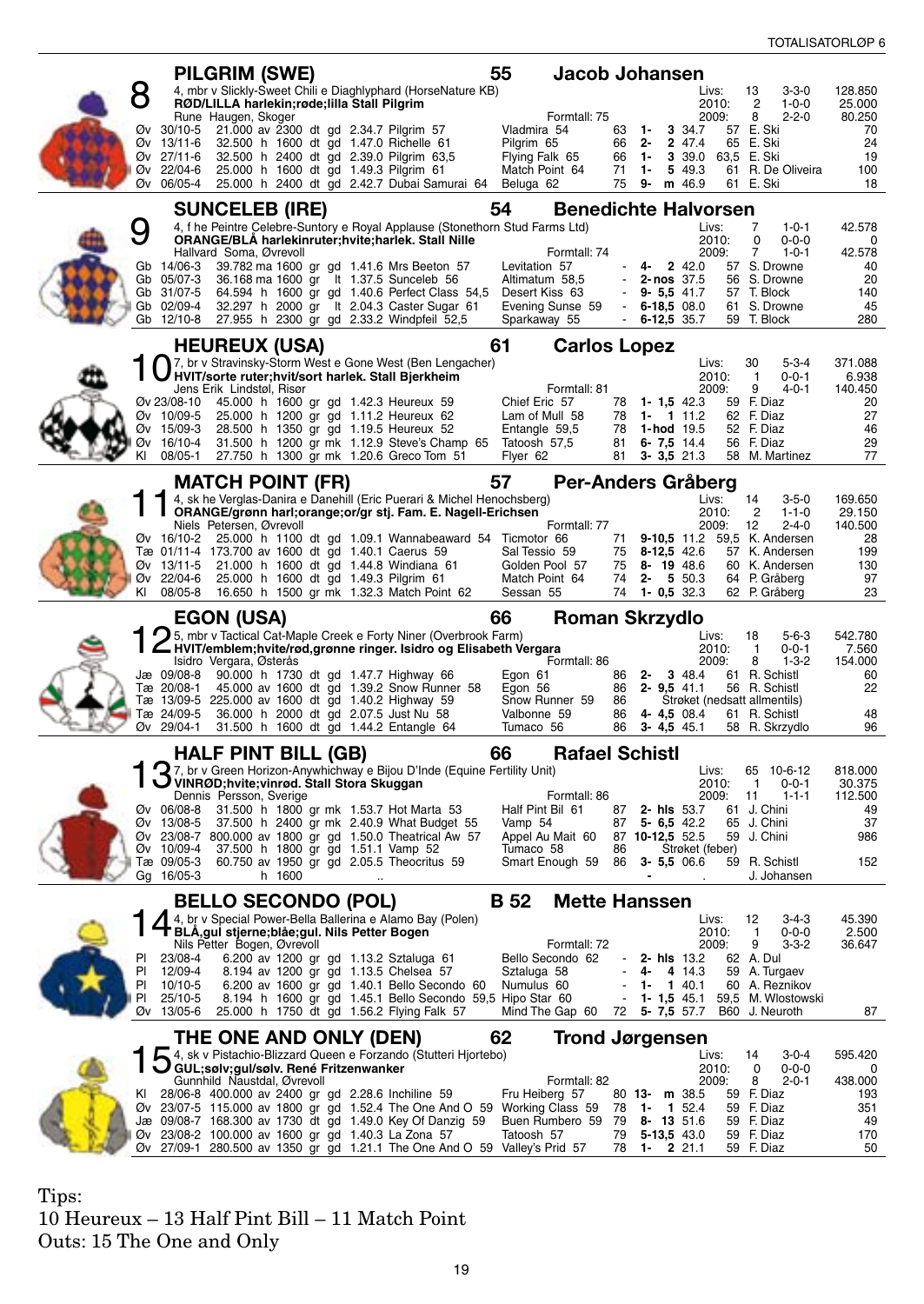

| SURT;SOFte/HVIte Stjerner;HVIt/SO Stj. Stall Bekkevill |                       |  |  |  |                                                        |  |                                                 |  |  | $\angle U \cup \angle$ |                            | - U-U- I                       | 0. I UU |
|--------------------------------------------------------|-----------------------|--|--|--|--------------------------------------------------------|--|-------------------------------------------------|--|--|------------------------|----------------------------|--------------------------------|---------|
|                                                        | Vibeke Sande, Skoppum |  |  |  |                                                        |  | Formtall: 67                                    |  |  | 2009:                  | $\overline{\phantom{a}}$ 3 | 0-0-0                          | - 0     |
|                                                        |                       |  |  |  | Tæ 16/06-9 50.000 av 1600 dt gd 1.41.9 El Marati 59    |  | Hurricane Luc 59 72 6-19.5 45.8 59 F. Johansson |  |  |                        |                            |                                | 42      |
|                                                        |                       |  |  |  | Øv 09/07-7 25.000 h 1800 gr gd 1.51.3 Artistic Ligh 54 |  | Humble Star 60 71 14 - 18 54.9 55 F. Johansson  |  |  |                        |                            |                                | 116     |
|                                                        |                       |  |  |  | Øv 03/09-5 25.000 h 2400 gr nt 2.40.6 Ghorio 57        |  | Tom Fix 52                                      |  |  |                        |                            | 69 9- 16 43.8 B54 M. Rodriguez | 226     |
|                                                        |                       |  |  |  | Øv 29/04-3 21.000 av 1750 dt gd 1.56.8 Speed Dancer 59 |  | Fighting Spir 61                                |  |  |                        |                            | 67 5 5 57.8 61 B. Halvorsen    | 169     |
|                                                        |                       |  |  |  | Øv 13/05-6 25.000 h 1750 dt gd 1.56.2 Flying Falk 57   |  | Mind The Gap 60 67 3- 1 56.4 57 B. Halvorsen    |  |  |                        |                            |                                | 287     |

5, f v Joup-Persian Flight e Catrail (Las Pampas Polo Team)<br>GUL;gule sorte vinkler;gul sort ruter. Stall Frisko

Tæ 23/10-2 25.000 av 1600 dt gd 1.44.2 Lets Go 57 Øv 06/11-3 20.000 ma 1100 dt gd 1.11.0 I Dont Do V Øv 06/11-3 20.000 ma 1100 dt gd 1.11.0 I Dont Do Wal 57 Timtaya 57 67 **6- 8** 12.6 B59 D. Danekilde 93 Øv 27/11-6 30.000 h 2400 dt mk 2.43.7 Second Wind 54<br>Øv 04/12-3 22.500 h 2300 dt gd 2.31.6 Northern Pal 65 Øv 04/12-3 22.500 h 2300 dt gd 2.31.6 Northern Pal 65 Amazer 61 <sup>65</sup>Strøket (halt) Øv 27/11-3 21.000 av 1600 dt gd 1.45.7 Golden Pool 60 Madame If 60 <sup>65</sup> **7- <sup>m</sup>** 51.1 59 K. Arnkværn <sup>171</sup>

Hallvard Soma, Øvrevoll<br>Tæ 23/10-2 25.000 av 1600

| <b>ZEN CAT</b> | Madeleine Haugland, I (56) |
|----------------|----------------------------|
|                |                            |

|                |    |    | Livs:                   |       | 13 | $0 - 1 - 1$     | 36,300 |
|----------------|----|----|-------------------------|-------|----|-----------------|--------|
|                |    |    |                         | 2010: | ŋ  | $0 - 0 - 0$     |        |
| Formtall: 63   |    |    | 2009:                   |       |    | $0 - 0 - 0$     |        |
| Wise Choise 55 | 62 | 4- | 1 44.4                  |       |    | B59 J. Johansen | 62     |
| Timtaya 57     | 67 | 6- | 8 12.6 B59 D. Danekilde |       |    |                 | 93     |
| Ontario 60     | 65 | 5- | 4 44.5 B62.5 E. Ski     |       |    |                 | 185    |
| Amazer 61      | 65 |    | Strøket (halt)          |       |    |                 |        |
| Madame If 60   | 65 |    | $m$ 51.1                |       |    | 59 K. Arnkværn  | 171    |